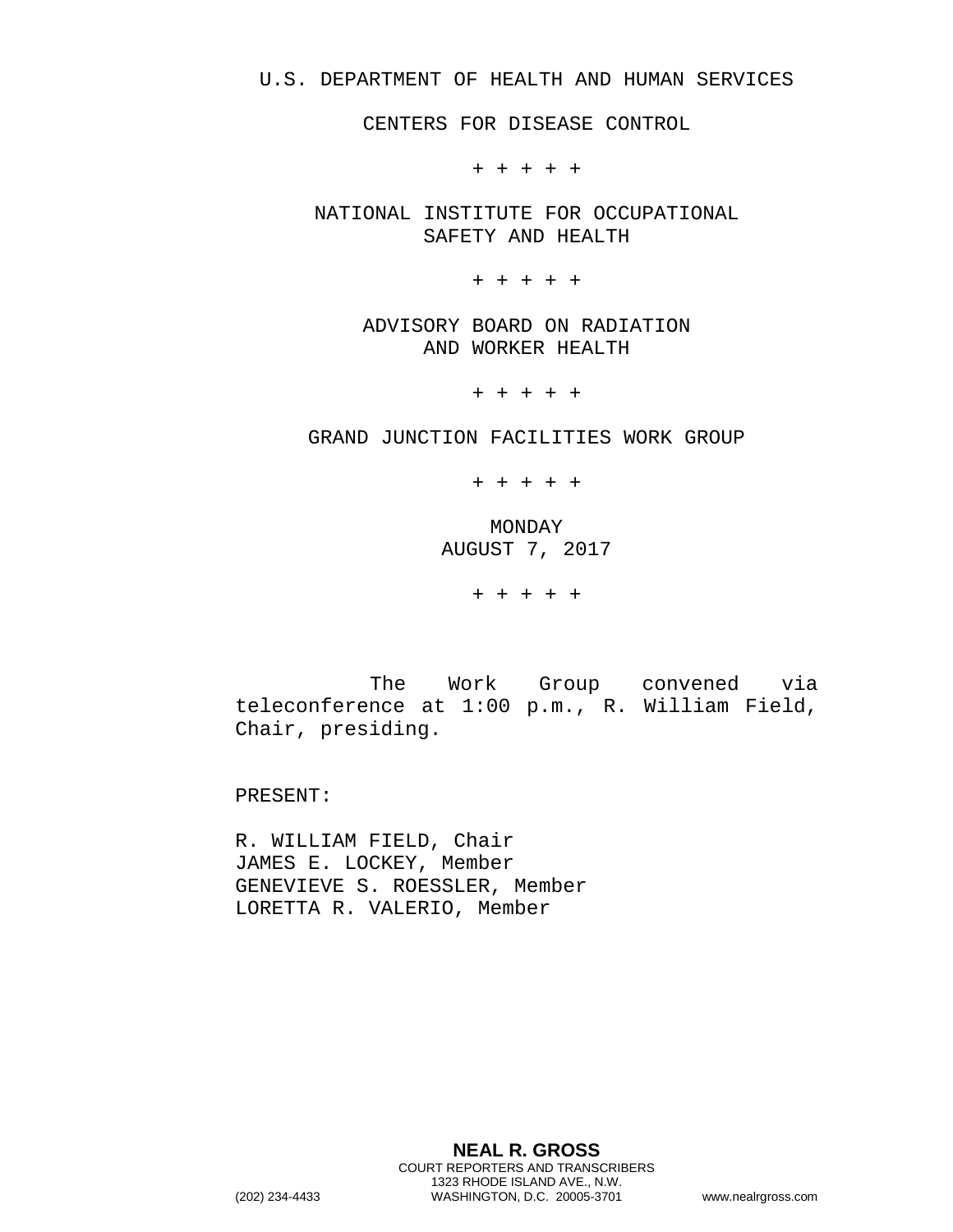ALSO PRESENT:

TED KATZ, Designated Federal Official NANCY ADAMS, NIOSH Contractor BOB BARTON, SC&A HANS BEHLING, SC&A DOUG FARVER, SC&A JIM NETON, DCAS MICHAEL RAFKY, HHS JOHN STIVER, SC&A TOM TOMES, DCAS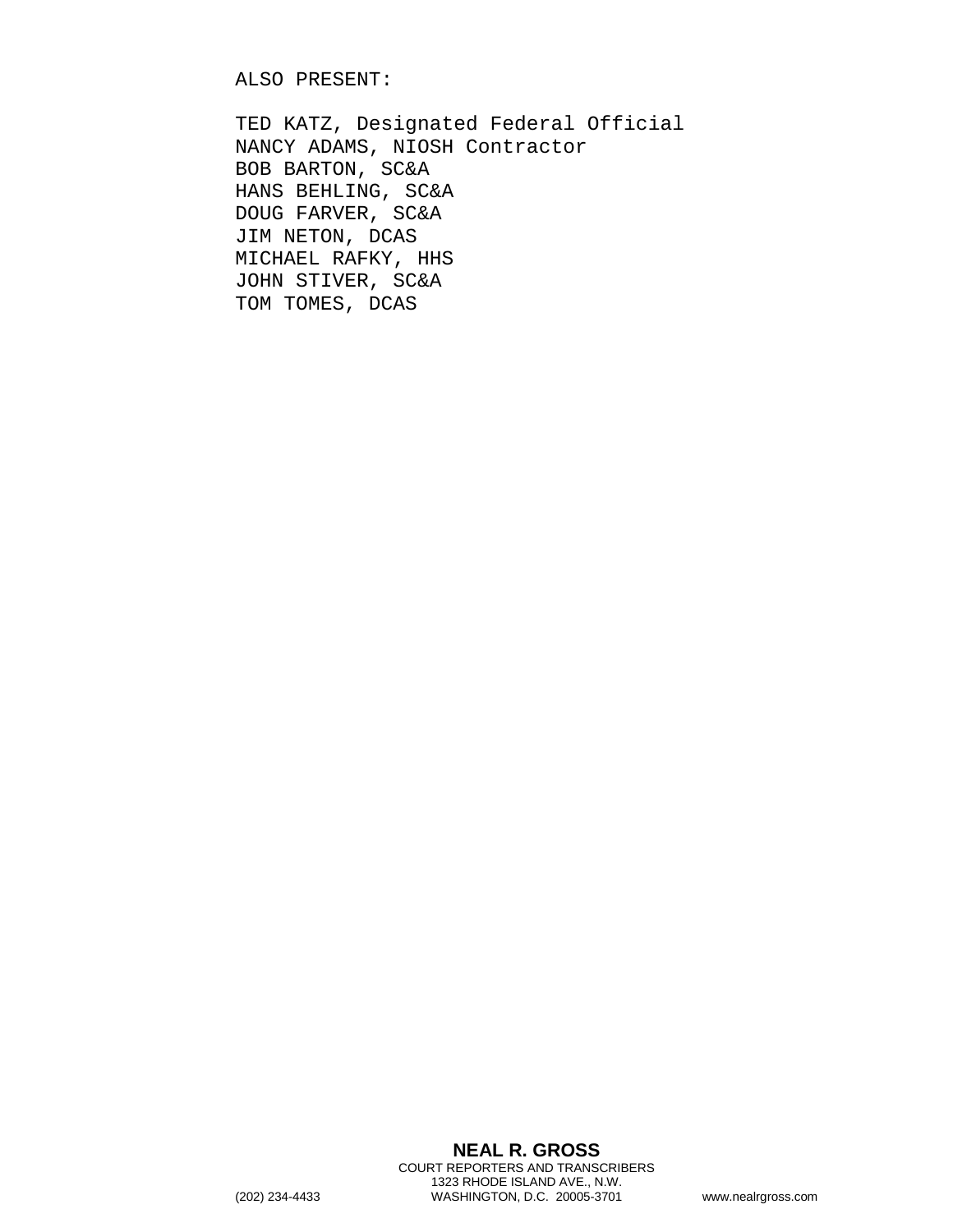## **Contents**

| Welcome and Roll Call $4$                        |  |
|--------------------------------------------------|--|
| NIOSH Response to SC&A SEC Review Concern 5      |  |
| Post 1990 monitoring (July 27, 2017 DCAS Memo) 5 |  |
| Petitioner Comments 16                           |  |
| WG SEC Recommendation for August Board 17        |  |
| Meeting (1986-2010) and/or Path forward 17       |  |
| PER 47: SC&A June 22 Memo on Finding 3 21        |  |
|                                                  |  |
|                                                  |  |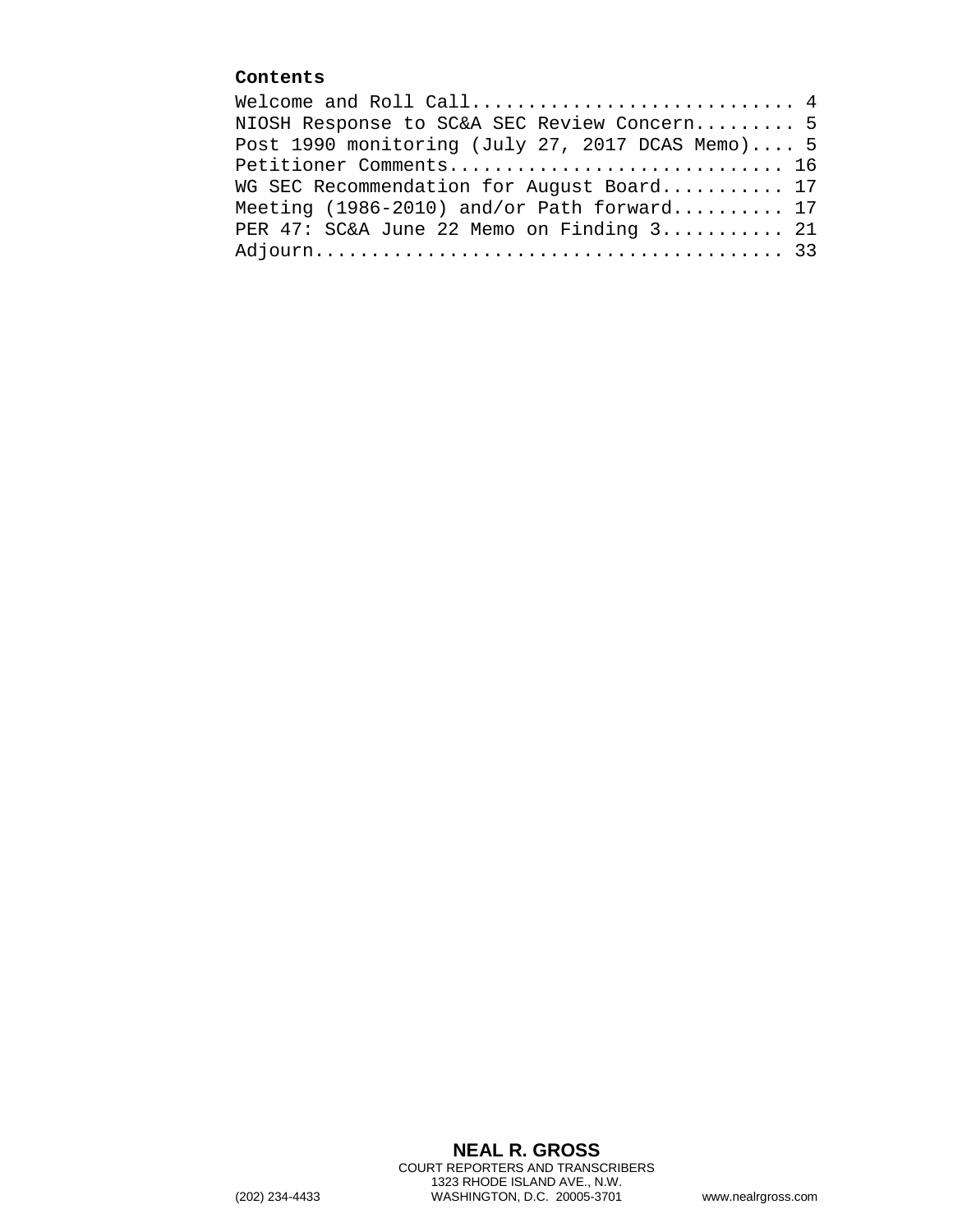<span id="page-3-0"></span>1 P-R-O-C-E-E-D-I-N-G-S 2 1:00 p.m. 3 **Welcome and Roll Call**  4 MR. KATZ: Welcome to everyone on the 5 line. This is the Advisory Board on Radiation 6 and Worker Health. We are the Grand Junction 7 Work Group today. 8 The agenda and materials that we are 9 going to be discussing today are all posted on 10 the NIOSH website, under the Meetings page of 11 this program, Schedule of Meetings, today's date, 12 and if you go there, you can open up all those 13 documents that are going to be talked about 14 today, including the agenda. So, you're welcome 15 to that. 16 Then, the other thing just to mention 17 up-front, except when you're speaking, please 18 mute your phones. And if you don't have a mute 19 button, press \*6, \* and then 6, and that will 20 mute your phone for this call and help everybody 21 else out with being able to hear what's being 22 said.

23 So, roll call. We're speaking about

**NEAL R. GROSS** COURT REPORTERS AND TRANSCRIBERS 1323 RHODE ISLAND AVE., N.W.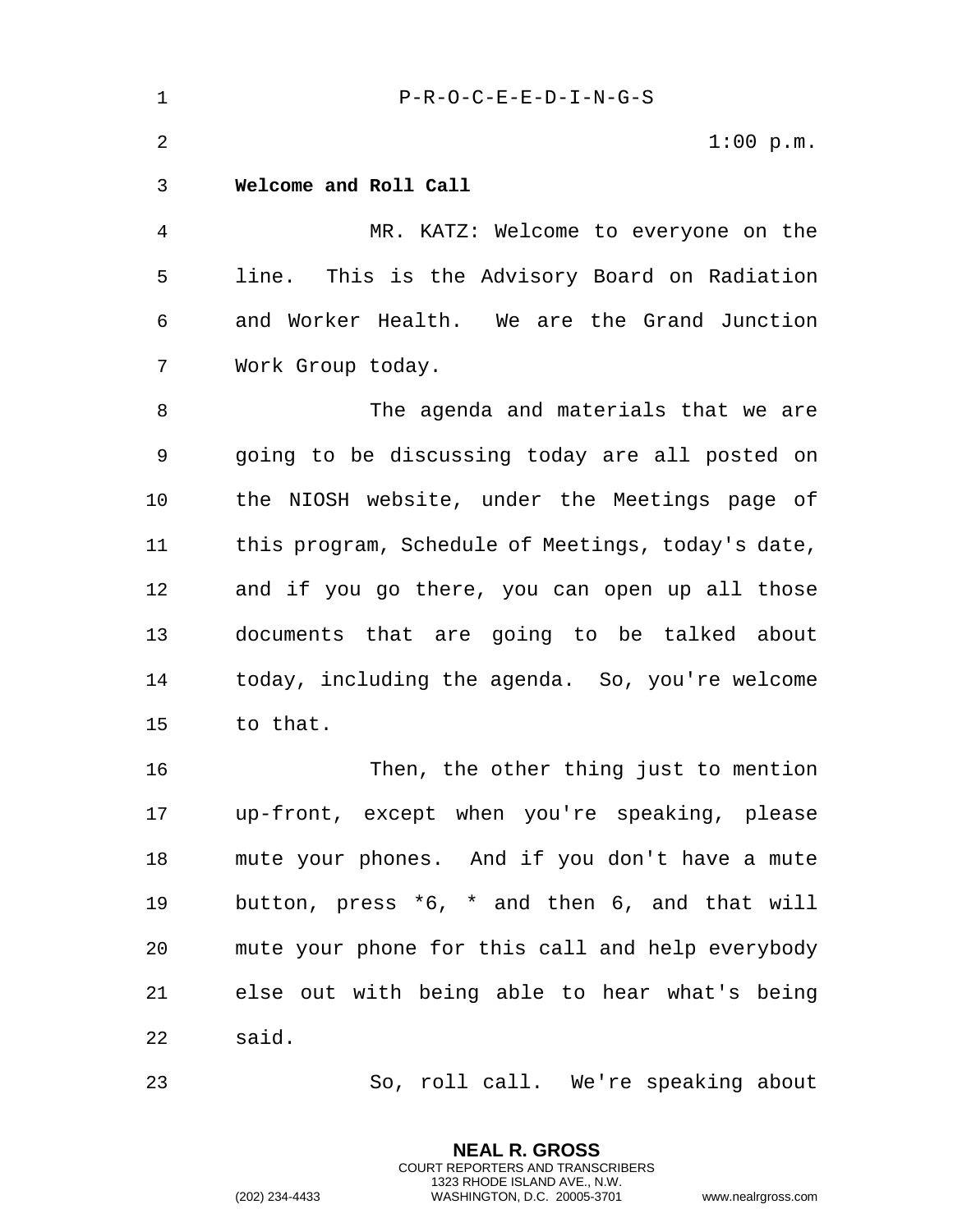1 a specific site, so please just conflict of 2 interest.

<span id="page-4-1"></span><span id="page-4-0"></span>3 (Roll call.) 4 MR. KATZ: Bill, it's your meeting, you 5 can take it from here. 6 **NIOSH Response to SC&A SEC Review Concern**  7 **Post 1990 monitoring (July 27, 2017 DCAS Memo)**  8 CHAIR FIELD: Thanks, guys. Since we 9 met last in October of 2016 and at that time, had 10 one finding that was regarding workplace air 11 monitoring and data supporting the assumption 12 that unmonitored radiation workers when they 13 exceed 200 DAC-hours and non-radiation workers 14 when they exceeded 40 DAC-hours in a year. 15 When we met, that was -- we were 16 unable to resolve that issue and it was suggested 17 that additional interviews be performed with 18 employees familiar with the practices to obtain

19 additional information about air sampling and 20 bioassay programs.

21 120 In response to that, Tom and his group 22 did some additional interviews with one employee, 23 it looks like the employee was -- at two different

> **NEAL R. GROSS** COURT REPORTERS AND TRANSCRIBERS 1323 RHODE ISLAND AVE., N.W.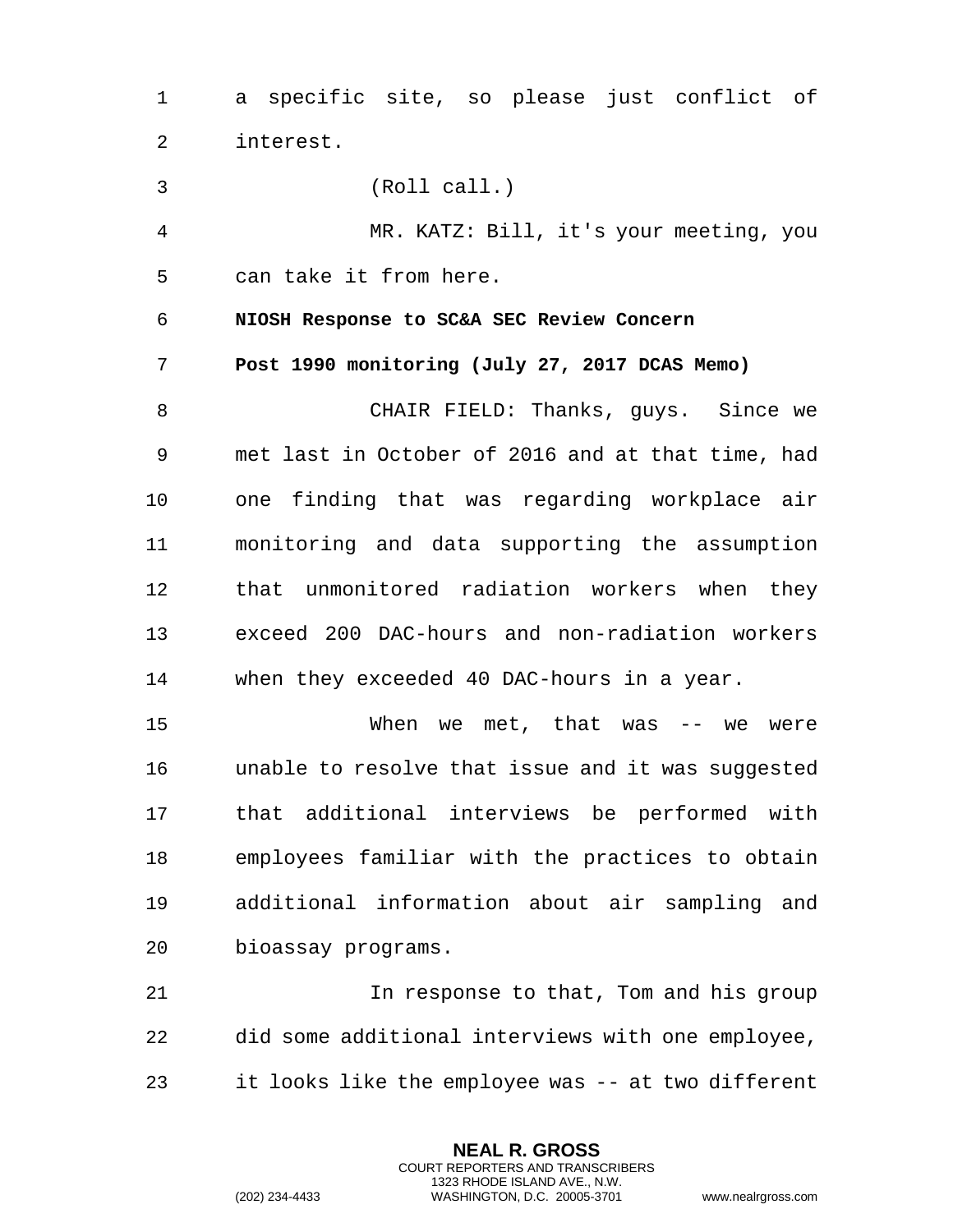times. And Tom presented a real nice summary of that interview. But, Tom, I was wondering if you could just discuss your memo and how that interview went and what findings you had for that review?

 MR. TOMES: Sure. We interviewed a health physicist who worked at Grand Junction from 1991 through 2000, I believe it was. The period of time in question on this finding is starting in 1991. And so, we wanted to get some information to verify the program that existed.

12 And our approach to the bounding intake for unmonitored workers, that is workers who had no bioassay data, was that they would not be exposed to an average concentration greater than ten percent of the DAC.

 And our position on that was based on the fact that they had a monitoring program that would identify all those workers. And the comments were that there was not --- we did not have sufficient background information and references to support those assumptions.

So, we interviewed the health

**NEAL R. GROSS** COURT REPORTERS AND TRANSCRIBERS 1323 RHODE ISLAND AVE., N.W.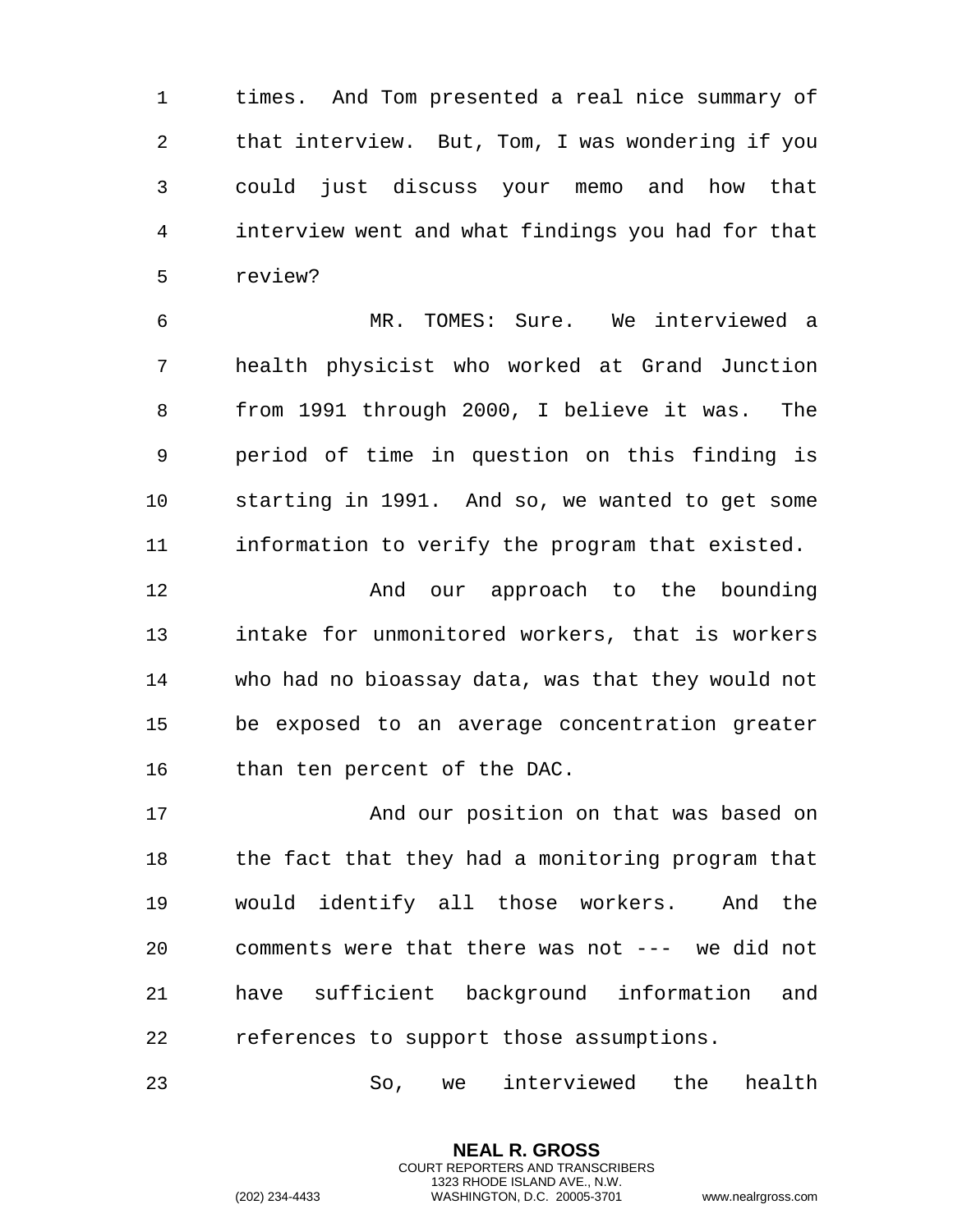physicist. His job there was internal dose assessments and so, he was directly involved with assessing those people who were exposed.

 As a matter of fact, his initial job there was January of 1991, the period where we're speaking of, and at that time, the program was in an interim bioassay program state, which was basically written in the late 1980s and 1990, and they were collecting a large number of bioassay samples from workers.

 They were simply rotating workers through submitting samples. It was not a trigger level-based program, it was just a monitoring of -- randomly monitoring workers. And they had a large number of samples they were collecting and developed quite a backlog. And his particular task was --

 (Whereupon, the above-entitled matter went off the record at 1:07 p.m. and resumed at 1:09 p.m.)

 MR. KATZ: So, Tom, you got cut off about a minute, probably, before you realized it. But you can start again.

> **NEAL R. GROSS** COURT REPORTERS AND TRANSCRIBERS 1323 RHODE ISLAND AVE., N.W.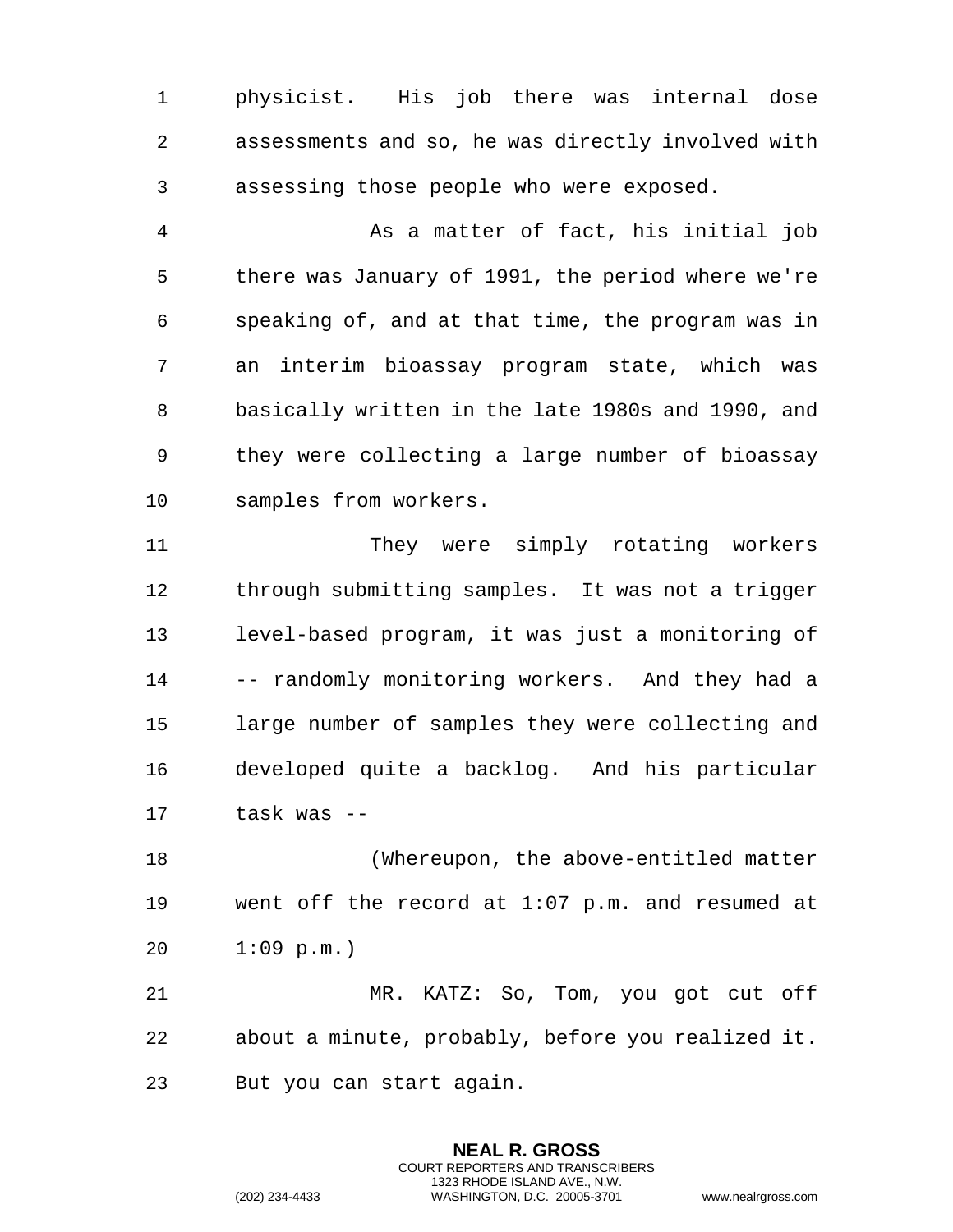MR. TOMES: All right. The health physicist we interviewed, he went to work there in 1991 and his job was to, his initial job was to sort out all the large number, hundreds of bioassay samples that were being collected and the backlog of those.

7 And what they did at that time, they were also in the process of changing the program, which -- so, there's some documentation of what the program changed to. Which we provide references for that in the memo and we verified that by looking through some other documents in our database as well.

 But the program changed in 1991 to reduce the number of samples, because they thought it was unnecessary to collect so many samples from unmonitored workers, because a large percentage of the work going on at Grand Junction did not have an airborne hazard associated with it.

 There was a limited amount of airborne areas. It was basically just D&D operations at that time caused some elevated, and it was only

> **NEAL R. GROSS** COURT REPORTERS AND TRANSCRIBERS 1323 RHODE ISLAND AVE., N.W.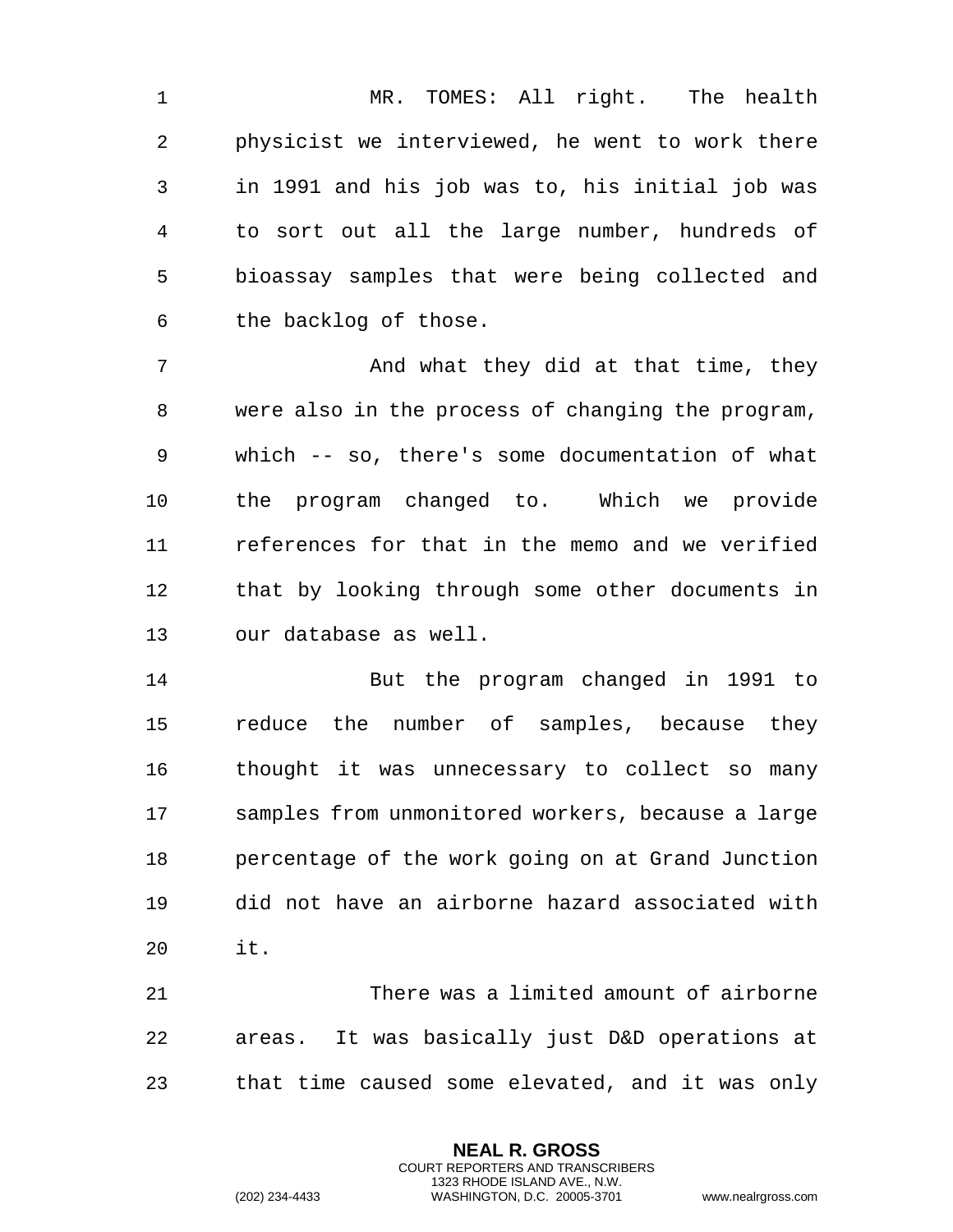a temporary situation. They also had some occasional radon airborne airs when the chamber was in use, but that was adequately addressed by posting and monitoring.

 So, the program in 1991 changed to requiring a program of assigning airborne areas. If a worker entered an airborne area, he was required to be on a bioassay program, submit a baseline sample, and they had sheets to sign-in and they were submitted to the internal dosimetry people, who would also monitor their records on submitting samples. And we verified that by looking at some claim data and some other records 14 that showed that they were tracking people.

 And I've seen a couple situations in the records where they actually would require people to submit samples and, in some cases, they also took them off the list of bioassay, because they were no longer entering airborne areas.

 And we actually found a couple claims where people had to sign saying they had not entered an airborne area in the past year and then they were taken off the requirements.

> **NEAL R. GROSS** COURT REPORTERS AND TRANSCRIBERS 1323 RHODE ISLAND AVE., N.W.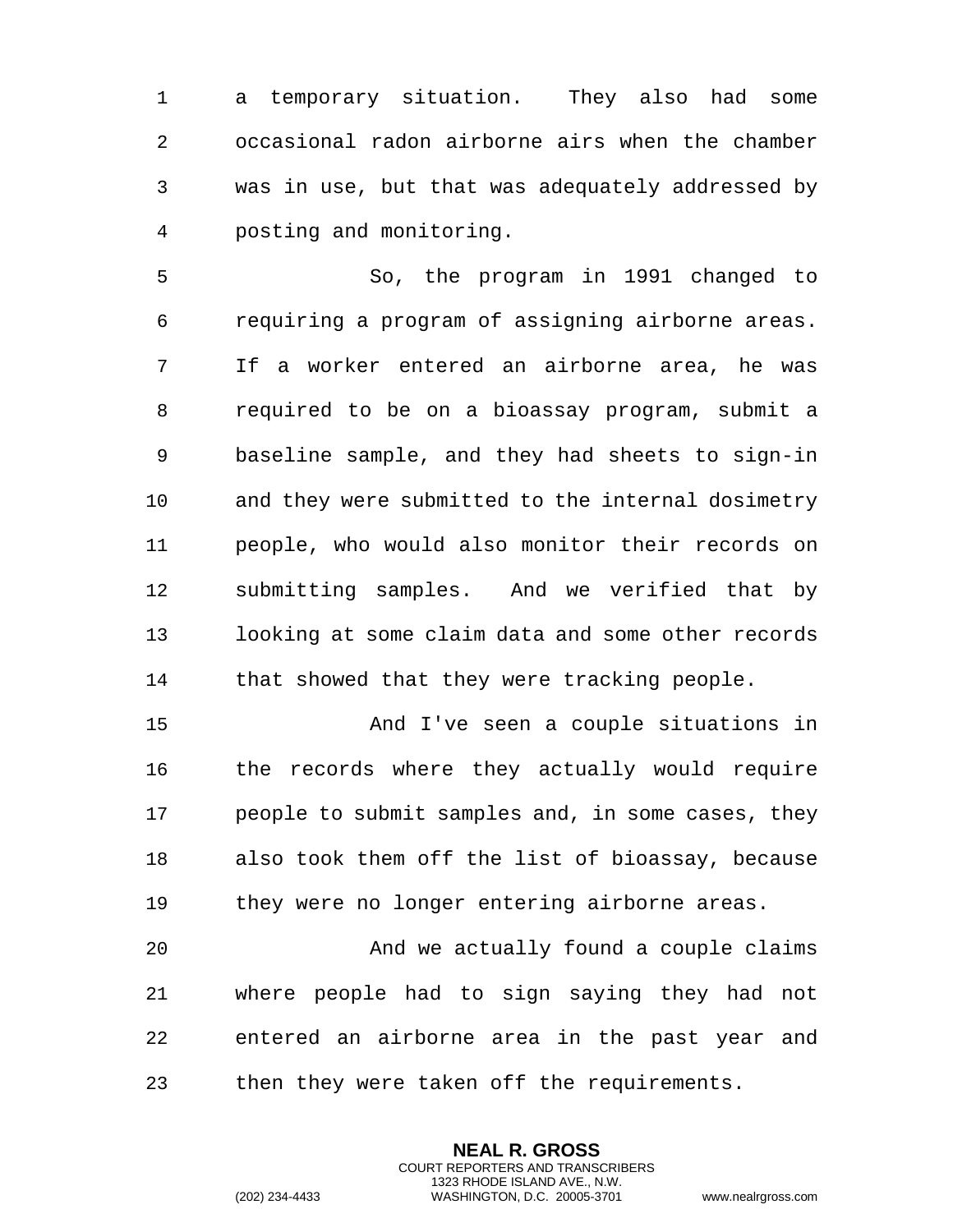So, there seems to be quite a bit of information to support that the program was implemented. It does take quite a digging to find that, because, as I said, a lot of the activities did not generate airborne hazards.

 So, they have much more claims than they do people who were exposed, but if you dig through our database sufficiently, you do find a few incidents where people were monitored. The program in 1991 extended on out through the 10 CFR 835 period, which I did not specifically evaluate.

 But I focused instead on the 1991 through 1993 period. And there seemed to be very few activities that generated airborne. So, I went through the records and identified the D&D projects that were ongoing at that time.

 They -- the Grand Junction Project Office Remedial Action Project kicked off in approximately 1986 with the investigations that were going on. And then, they started some limited excavations of tailing and contaminated soils in 1989. And that was prior to a Record of

> **NEAL R. GROSS** COURT REPORTERS AND TRANSCRIBERS 1323 RHODE ISLAND AVE., N.W.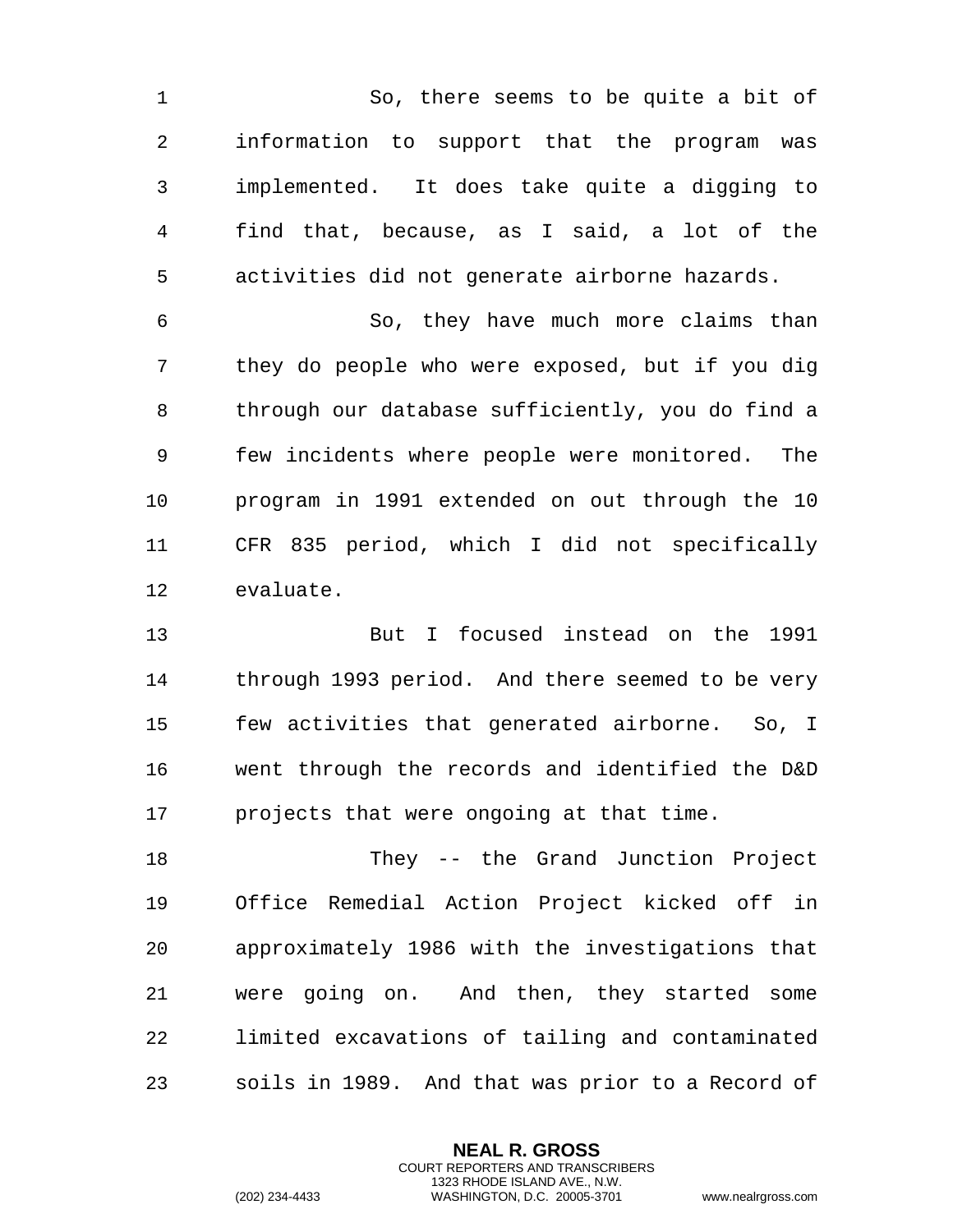Decision for a remediation project.

 So, they did some interim excavations onsite. And we had records of air sampling for that period. I looked at the buildings they may have demolished at that time and there were only four buildings that were demolished in the early 1990s.

 And two of those were the former Pilot Plants that operated in the 1950s. One of them was the Small Pilot Plant, which was a relatively small building. And the other one was the Large Pilot Plant, which was about 10,000 square foot building. Those two buildings and the other two associated small buildings were demolished in April of 1992.

 And what I did not find, I did not find any air sample data in our records for that activity. So, we submitted a request from Grand Junction to do a search for data on the remediation project, looking for air samples and monitoring data.

 They supplied NIOSH with a very lengthy list, I still have not read it all, but

> **NEAL R. GROSS** COURT REPORTERS AND TRANSCRIBERS 1323 RHODE ISLAND AVE., N.W.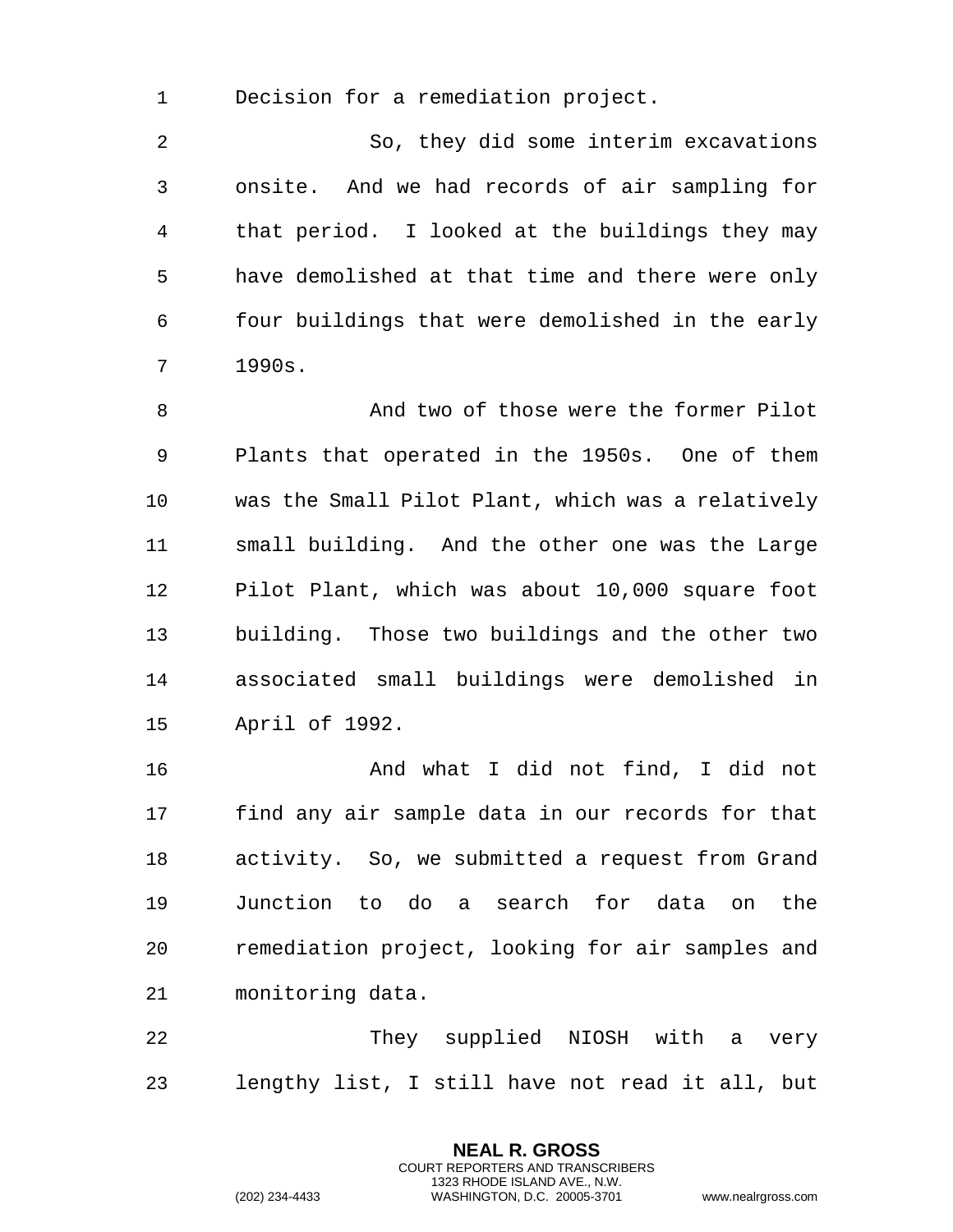the one file is 200-something pages long. And these consist of titles and descriptions of the records that are available in the dozens and dozens of boxes out there in Denver.

 And I did find records of RWPs and surveys and air monitoring for specific projects that we thought should have air sampling data. And we did not have that data, but there is data available for the period. And that seemed, to me, to settle the issue of whether or not they had a monitoring program. Because the last meeting we had, the question seemed to be that we could not demonstrate that they actually implemented the program.

 So, based on the interview with the health physicist and the fact that we identified the activities that were ongoing at the time that had potential for generating airborne radioactivity and the subsequent list of records that are available, we thought that that demonstrated that they had a sufficient bioassay program and an air monitoring program.

So, that is basically the quick

**NEAL R. GROSS** COURT REPORTERS AND TRANSCRIBERS 1323 RHODE ISLAND AVE., N.W.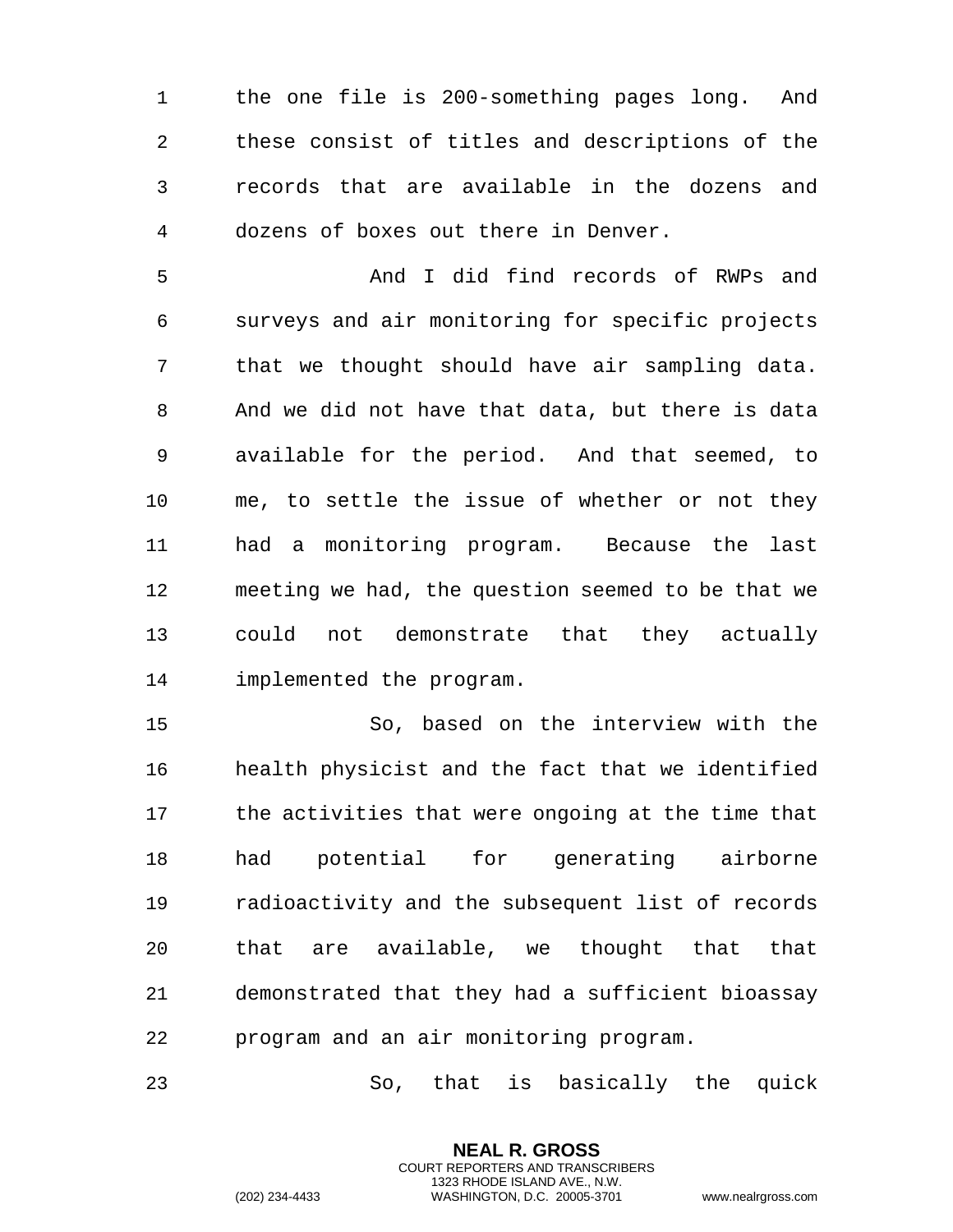version of what I supplied in the memo. The memo does provide several dozen different files that I have referenced, where this information comes from.

 I would like to mention one other aspect of this. In addition to the worker monitoring program, they submitted an ambient air monitoring. And that program had select locations onsite, like most sites have perimeter monitoring, Grand Junction actually was onsite monitoring.

 They had some in both the north section and the south section of the site. And they were placed at locations that would be in and around airborne generating activities. And we have those results from all those years and all those results are very low.

 There was no high air concentrations, they were all much less than one percent of DAC. And so, we feel that the ambient air was low and we feel that the localized D&D activities were adequately monitored. And for those that -- when they established an airborne area, we believe

> **NEAL R. GROSS** COURT REPORTERS AND TRANSCRIBERS 1323 RHODE ISLAND AVE., N.W.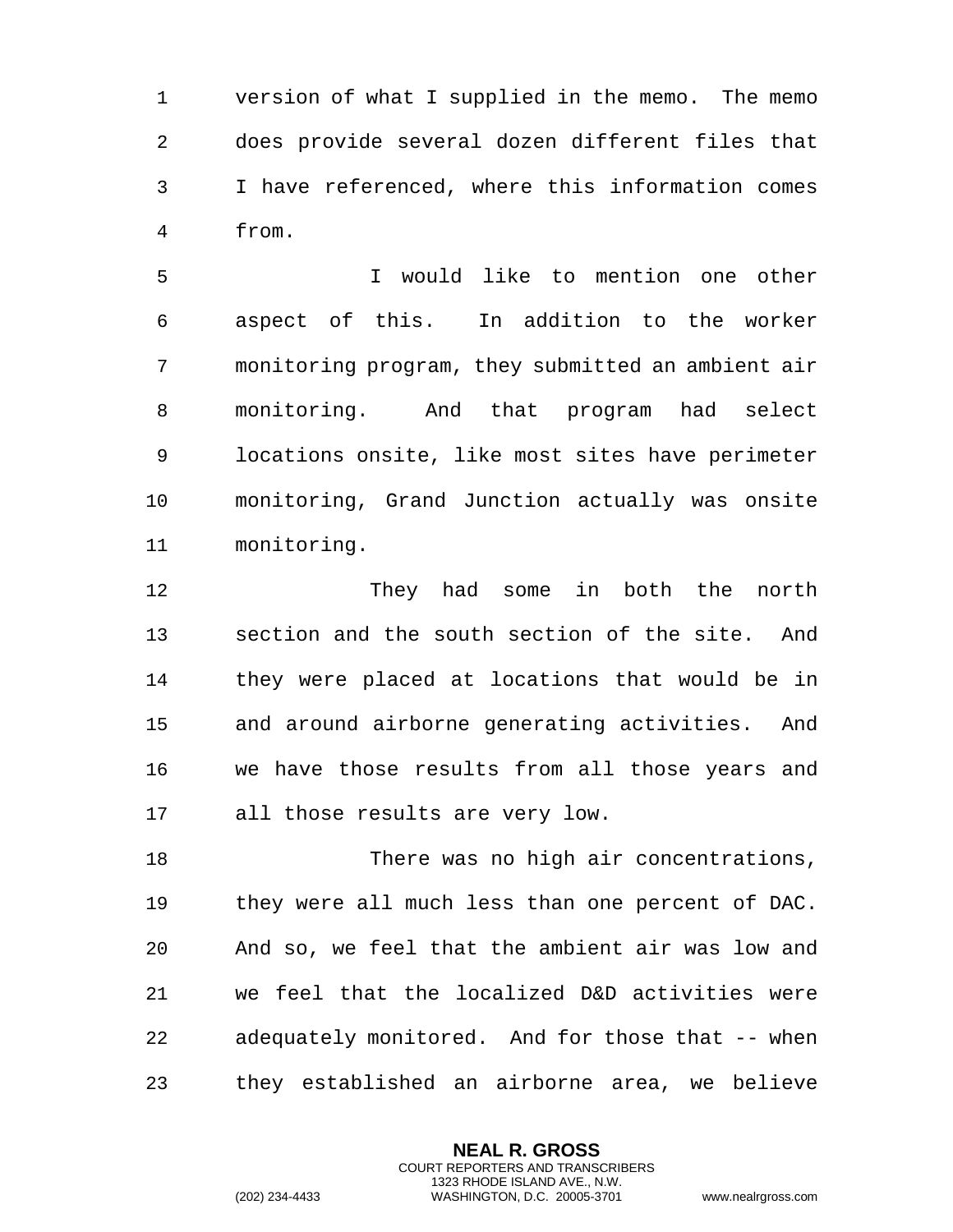that they required samples to be submitted, until such time as the person was no longer exposed. And so, we do feel that the worker -- we have a claimant who was a D&D worker, we feel that if he was exposed to ten percent of DAC, he would have had a bioassay sample. And if he had no bioassay samples, we believe that ten percent of DAC would bound his intakes. CHAIR FIELD: It seems like you sure got a lot more information. So, it looks like it was really a worthwhile effort to contact him and get this information. Do Work Group Members have any questions? No? 14 MEMBER ROESSLER: I have no questions, this is Gen. 16 CHAIR FIELD: Okay. MEMBER VALERIO: This is Loretta. I have no questions. CHAIR FIELD: Okay. Doug, did you -- MEMBER LOCKEY: This is -- CHAIR FIELD: Yes, go ahead. MEMBER LOCKEY: -- I don't have any questions.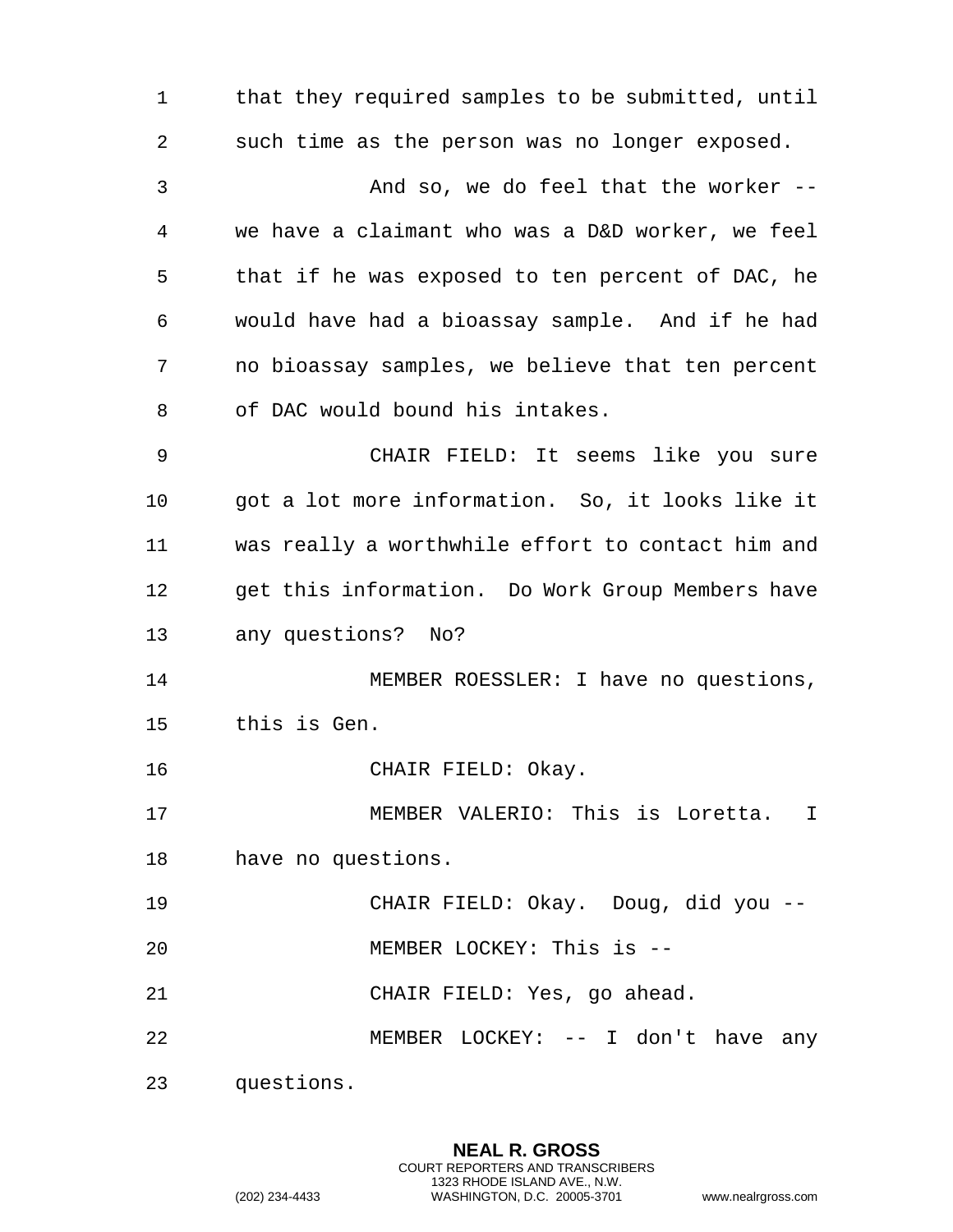CHAIR FIELD: Okay. Doug, did you have a chance to review this? Because I'd like to get your opinion. MR. FARVER: Yes. That's -- first of all, it's a very good memorandum. It's very well intended, very good job of describing what they found. And there's even more information if you go back and read the interview. I found that to be a very good interview. They had a lot of good information. And I agree, I believe that ten percent of the DAC should bound the dosage. Based on the interview and the other documentation. CHAIR FIELD: Okay. So, from what I'm hearing, it sounds like this finding is resolved, then, to everyone's satisfaction. Is that right? MEMBER LOCKEY: Jim Lockey, I concur. 18 CHAIR FIELD: Okay. MEMBER ROESSLER: This is Gen. I concur and I think, too, Tom did a very good job on the report. He gave some of the background, which helps when you don't have a meeting for a while. CHAIR FIELD: It sure does. That was

> **NEAL R. GROSS** COURT REPORTERS AND TRANSCRIBERS 1323 RHODE ISLAND AVE., N.W.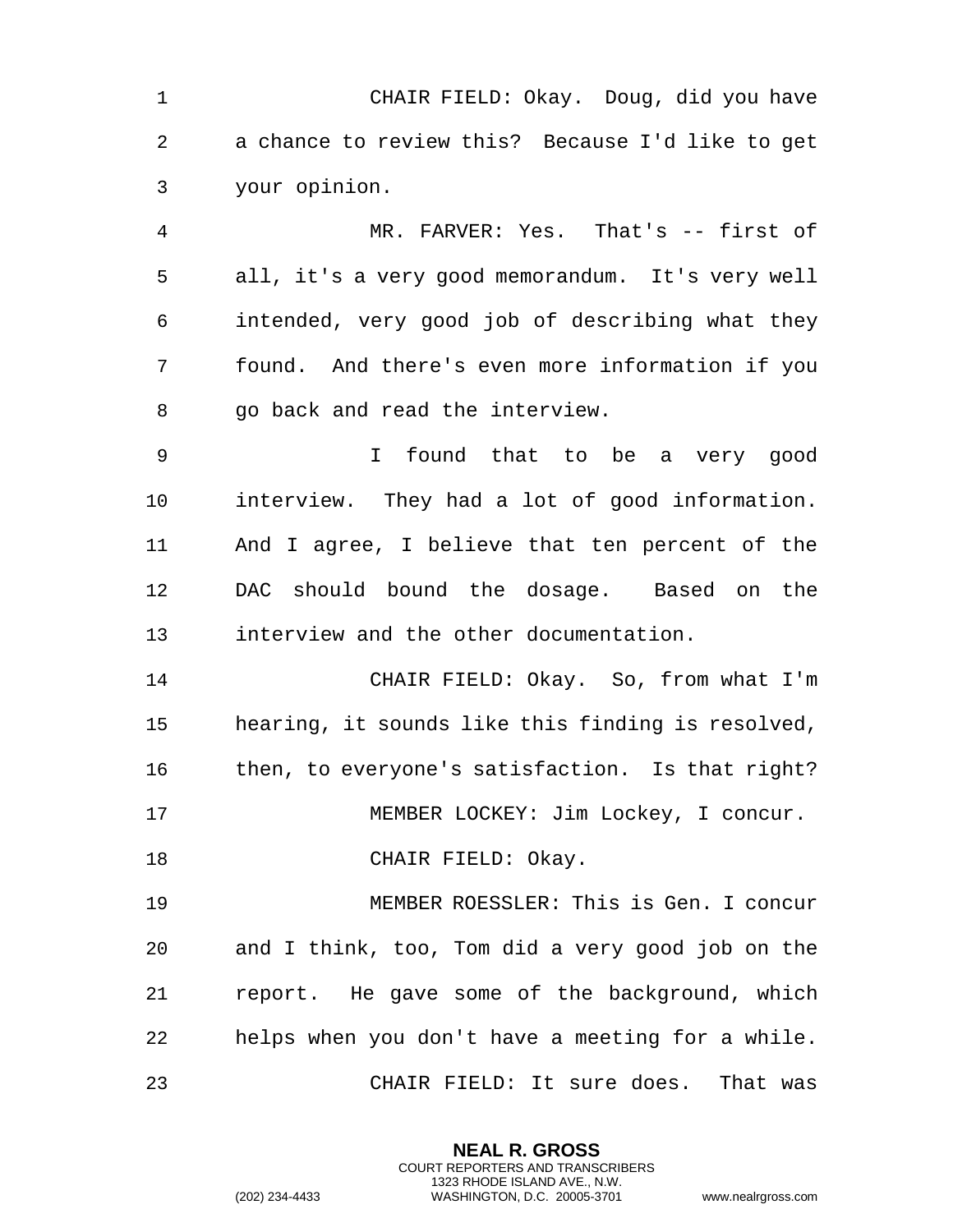1 excellent.

<span id="page-15-0"></span>2 MEMBER VALERIO: This is Loretta. I 3 concur as well. 4 CHAIR FIELD: Good. So, at this point, 5 Ted, do we ask for the Petitioner? Is the 6 Petitioner online that would like to speak to the 7 group? 8 MR. KATZ: Yes. That's the thing to 9 check with first, before we go on. 10 CHAIR FIELD: Okay. 11 **Petitioner Comments**  12 MR. KATZ: So, if we have the 13 Petitioner on the line and you wish to make 14 comments, this is the opportunity. And you'll 15 also have the opportunity at the Board meeting 16 next -- on August 23, I believe. We didn't hear 17 from the Petitioner at the outset of the meeting  $18 - -$ 19 CHAIR FIELD: No. 20 MR. KATZ: -- so I don't believe she's 21 on. 22 CHAIR FIELD: Okay. So, I guess, at 23 this point, the SEC recommendation from the Work

> **NEAL R. GROSS** COURT REPORTERS AND TRANSCRIBERS 1323 RHODE ISLAND AVE., N.W.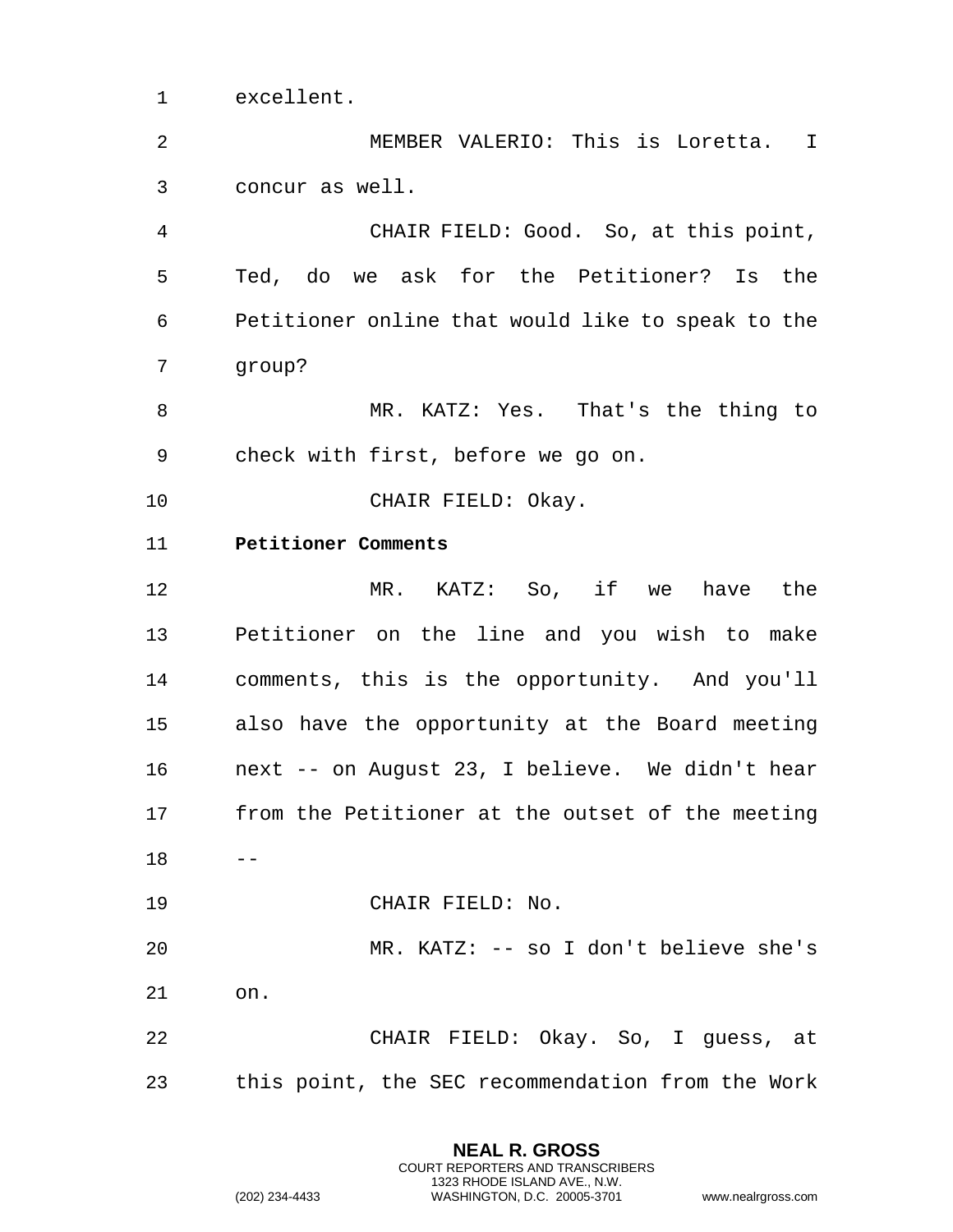1 Group?

<span id="page-16-1"></span><span id="page-16-0"></span>

| 2  | MR. KATZ: Exactly.                                 |
|----|----------------------------------------------------|
| 3  | WG SEC Recommendation for August Board             |
| 4  | Meeting (1986-2010) and/or Path forward            |
| 5  | CHAIR FIELD: Okay. So, it seems to me              |
| 6  | that there is very little information at this      |
| 7  | point to support an SEC. I think it should be      |
| 8  | denied, but that's my opinion. I'd like to hear    |
| 9  | the other Work Group Members.                      |
| 10 | MEMBER ROESSLER: I agree with you,                 |
| 11 | Bill.                                              |
| 12 | MEMBER LOCKEY: Bill, I agree. Based on             |
| 13 | the report I read this morning, I agree with that. |
| 14 | CHAIR FIELD: All right. Loretta?                   |
| 15 | MEMBER VALERIO: This is Loretta. I                 |
| 16 | actually had the opportunity to go in and look at  |
| 17 | all the information that was corrected, the        |
| 18 | spreadsheet, so I agree. I agree.                  |
| 19 | CHAIR FIELD: Okay. Ted, so it seems                |
| 20 | like we have a consensus among the Work Group      |
| 21 | then.                                              |
| 22 | MR. KATZ: Yes, Bill. So, Tom, can you              |
| 23 | just help us out with a proper definition of the   |

**NEAL R. GROSS** COURT REPORTERS AND TRANSCRIBERS 1323 RHODE ISLAND AVE., N.W.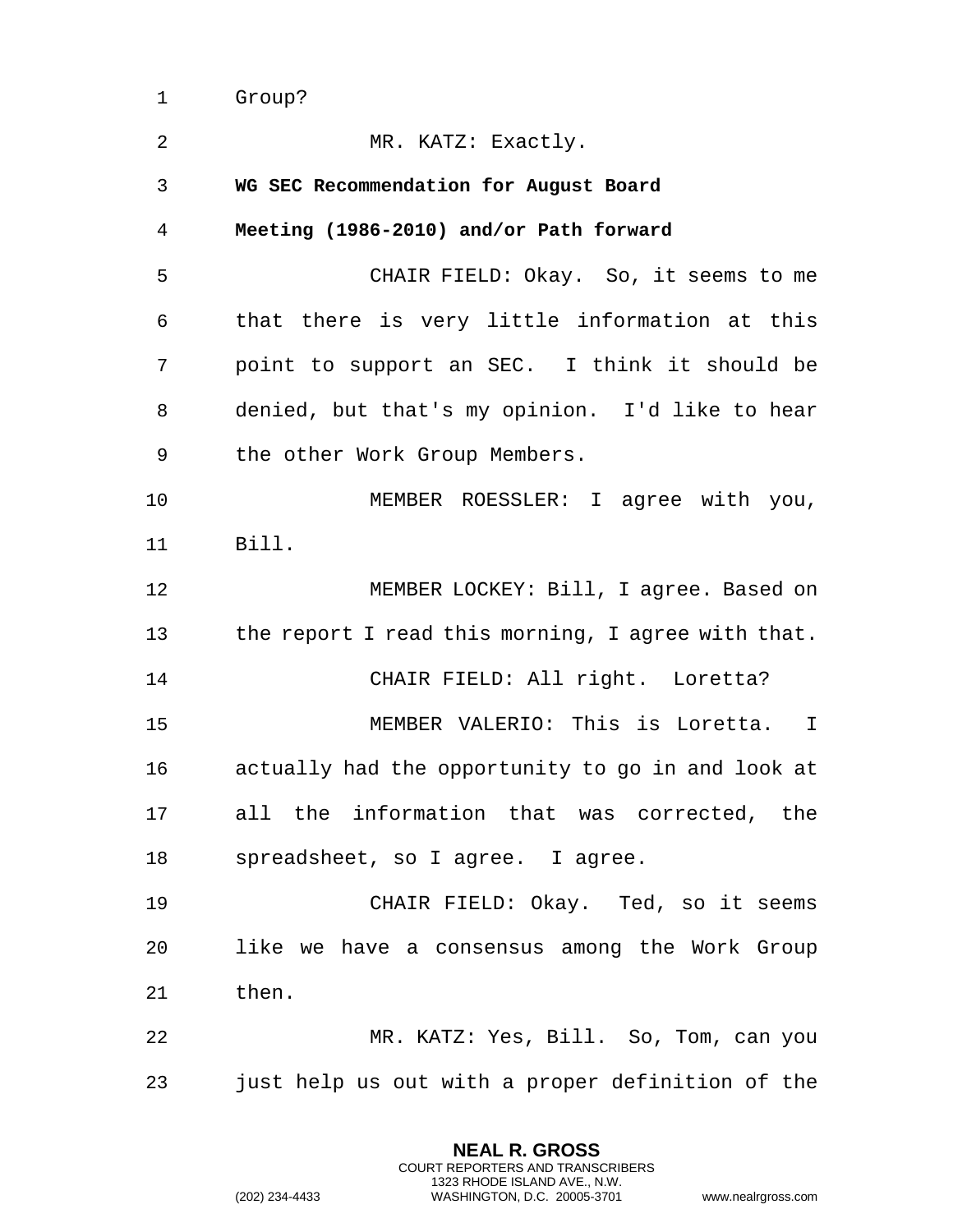Class that's being, the additional Class that's being denied? MR. TOMES: Did you say, Tom, Ted? MR. KATZ: Yes, Tom. 5 MR. TOMES: Okay. MR. KATZ: So, just the actual, so we have on the record what Class we're speaking of. MR. TOMES: Okay. Well, the Petition 175 was to evaluate a Class from 1942 through 2010. And we initially recommended a Class through January of 1971, I believe it was. And then, we came back and reevaluated the data and recommended extending it through 1985, which the Board agreed to and was added. And the current evaluation was tasked to SC&A and the Work Group to review the 1986- forward period. And the initial review from SC&A was they concurred with our methods for reconstructing bounding doses from 1986 through 1990. And then we're at this current period, which is 1990-forward. And so, the agreement that we can

bound doses starting in 1991-forward, the current

**NEAL R. GROSS** COURT REPORTERS AND TRANSCRIBERS 1323 RHODE ISLAND AVE., N.W.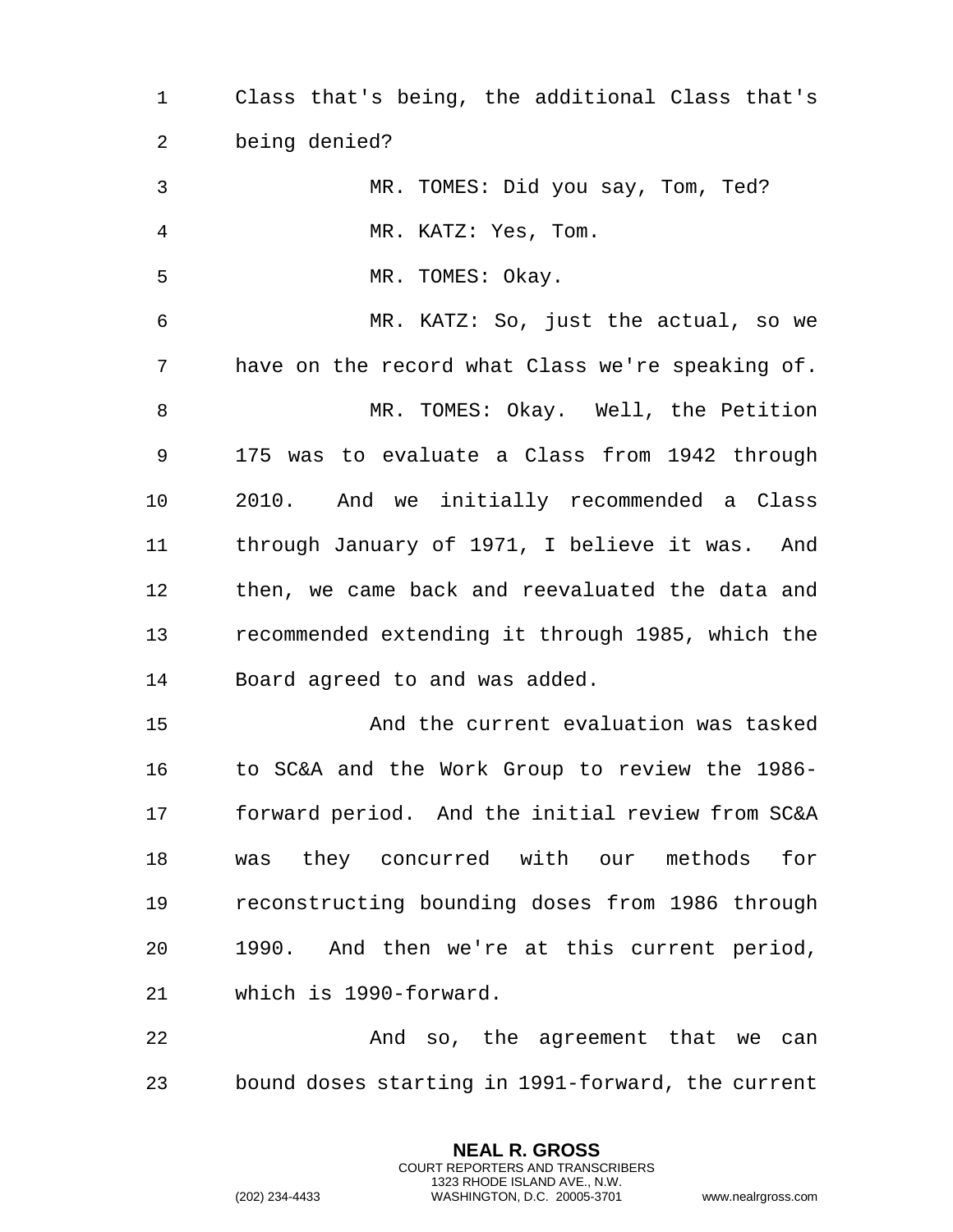recommendation would be that we would deny a Class from January 1, 1986 through whatever date in 2010 the petition covered. I don't have that exact date in front of me, but I can look it up. MR. KATZ: No, that's good enough, Tom, I think. 7 MR. TOMES: Okay. MR. KATZ: So, that's the motion on the table and it sounds like the Board Members concur. Okay. So, Bill, that takes care of -- so, I know we will need a presentation for the Board meeting. And I don't know if we discussed this before, but whether you want to prepare that Bill or you want help from SC&A in drafting that? CHAIR FIELD: No, it would be great to get assistance for that. MR. KATZ: So, John Stiver, can you -- do you think you can get that presentation together and someone on your staff, maybe Doug? MR. STIVER: Yes, we'll go ahead and 21 get that together. CHAIR FIELD: Thanks so much. MR. KATZ: Okay. And then, so, in

> **NEAL R. GROSS** COURT REPORTERS AND TRANSCRIBERS 1323 RHODE ISLAND AVE., N.W.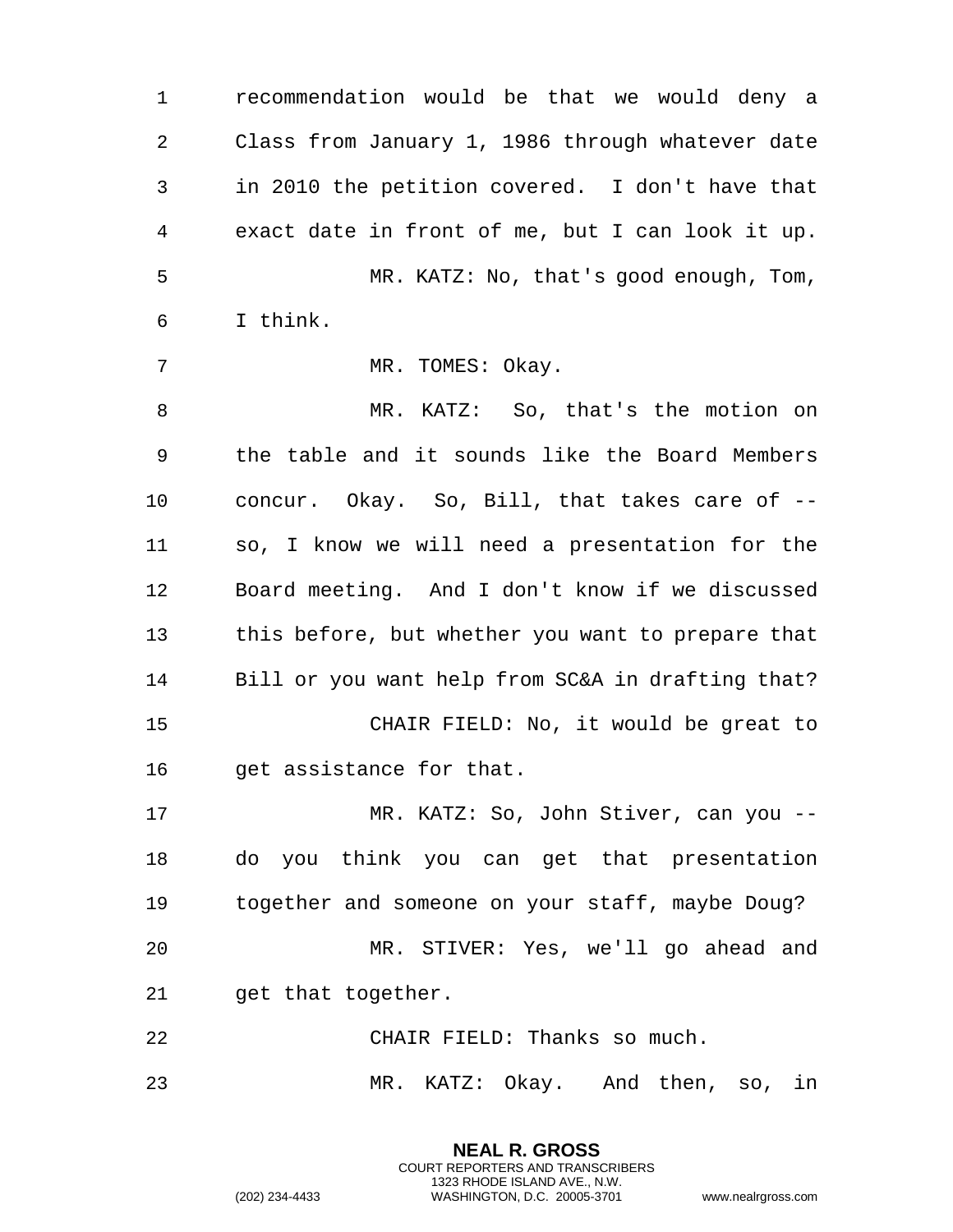terms of deadline for that, if you can get that to Bill and the Work Group, ideally by the close of business this Friday, that would be great. And then, he can look at it and give a thumbs up and we can get that posted before the Board meeting happens. Because that takes now -- we can't get those up overnight anymore. Does that sound reasonable to you, Doug and John? MR. TOMES: Okay. You're talking the 18th, then? 11 MR. KATZ: Yes, this Friday. 12 MR. TOMES: Oh, this Friday? MR. KATZ: No, this Friday, next Friday is too late. MR. TOMES: Yes, okay. All right. We'll get that pounded out then. MR. KATZ: Okay. Thank you very much. And, Bill, that takes us to the remaining, the PER item. Do you want to have Hans present? CHAIR FIELD: Yes, that would be very MR. KATZ: Hans, are you still on the line?

> **NEAL R. GROSS** COURT REPORTERS AND TRANSCRIBERS 1323 RHODE ISLAND AVE., N.W.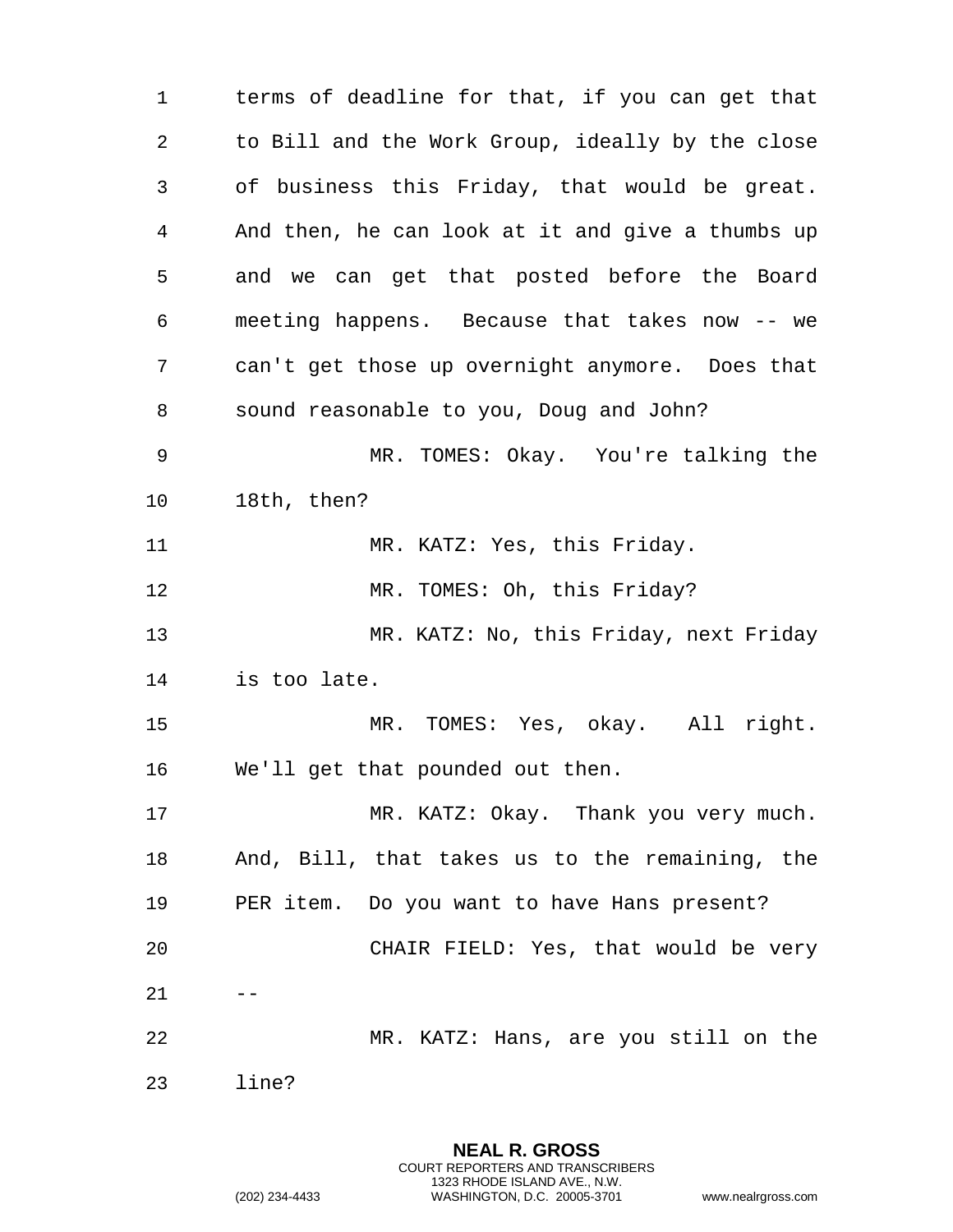<span id="page-20-0"></span>1 DR. BEHLING: Yes, I am. I was just 2 on mute here. 3 MR. KATZ: Of, of course. 4 **PER 47: SC&A June 22 Memo on Finding 3**  5 DR. BEHLING: Okay. I'll be discussing 6 the memo that was issued back here in June of 7 2017, this past June, that deals with Finding 3 8 for the PER 47 for Grand Junction. And just to 9 give you a quick overview of the historical 10 issues, Finding 3 was identified in our first 11 review of PER 47 back in February of 2015. 12 And just as a brief overview, Finding 13 3 links to intakes of uranium, radium, and 14 thorium for the years of 1989 through 2006. And 15 those years correspond to the period of 16 decontamination/decommission at the Grand 17 Junction. 18 And the reason for the Finding is 19 quite simple. Whenever we view a pamphlet or a 20 TBD, we're always asked to review it to the level 21 where we can verify each and all the numbers that 22 will ultimately contribute to an assessment of

23 exposure, internal and external.

**NEAL R. GROSS** COURT REPORTERS AND TRANSCRIBERS 1323 RHODE ISLAND AVE., N.W.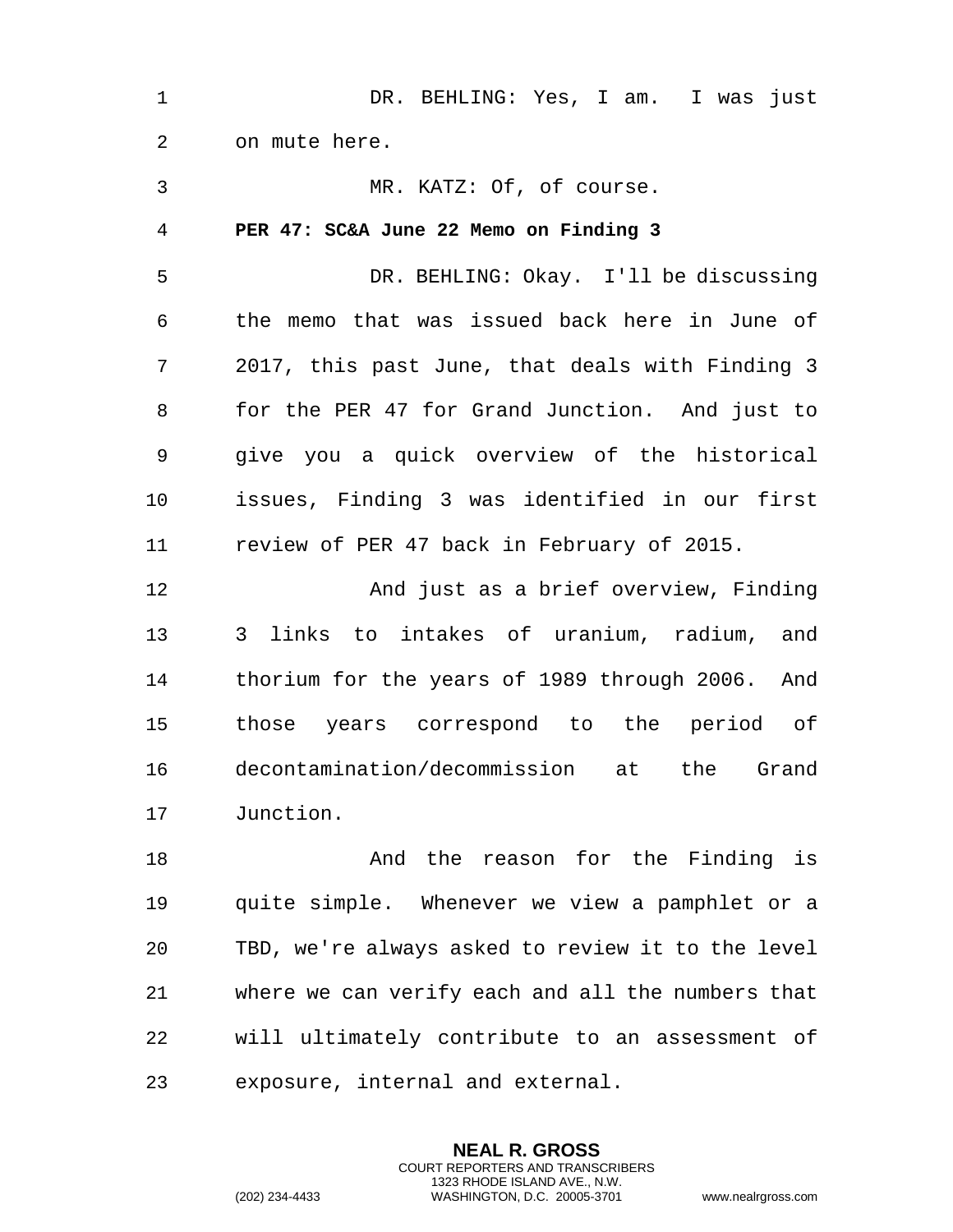And in this case, Finding 3 identified an issue that relates to internal exposure from inhalation and ingestion of those three radionuclides I mentioned, uranium, radium, and thorium, for the years 1989 through 2006. And in the pamphlet, there was only a very, very oblique reference to the use of 569 air samples that were the basis for the identification of intake values for Table 6 of the pamphlet. 11 And, of course, part of our assessment is to verify those numbers. As I said, there was no documented raw data that was included in the pamphlet, nor were there even references cited. And as a result, we identified the Finding and the response to Finding 3, NIOSH -- and also in reviewing this issue in our Subcommittee meeting, identified to SC&A and the Subcommittee 15 references from the Site Research Database, back in April of 2015. And we were given those particular references. And when, I reviewed those

references, I realized the incredible amount of

**NEAL R. GROSS** COURT REPORTERS AND TRANSCRIBERS 1323 RHODE ISLAND AVE., N.W.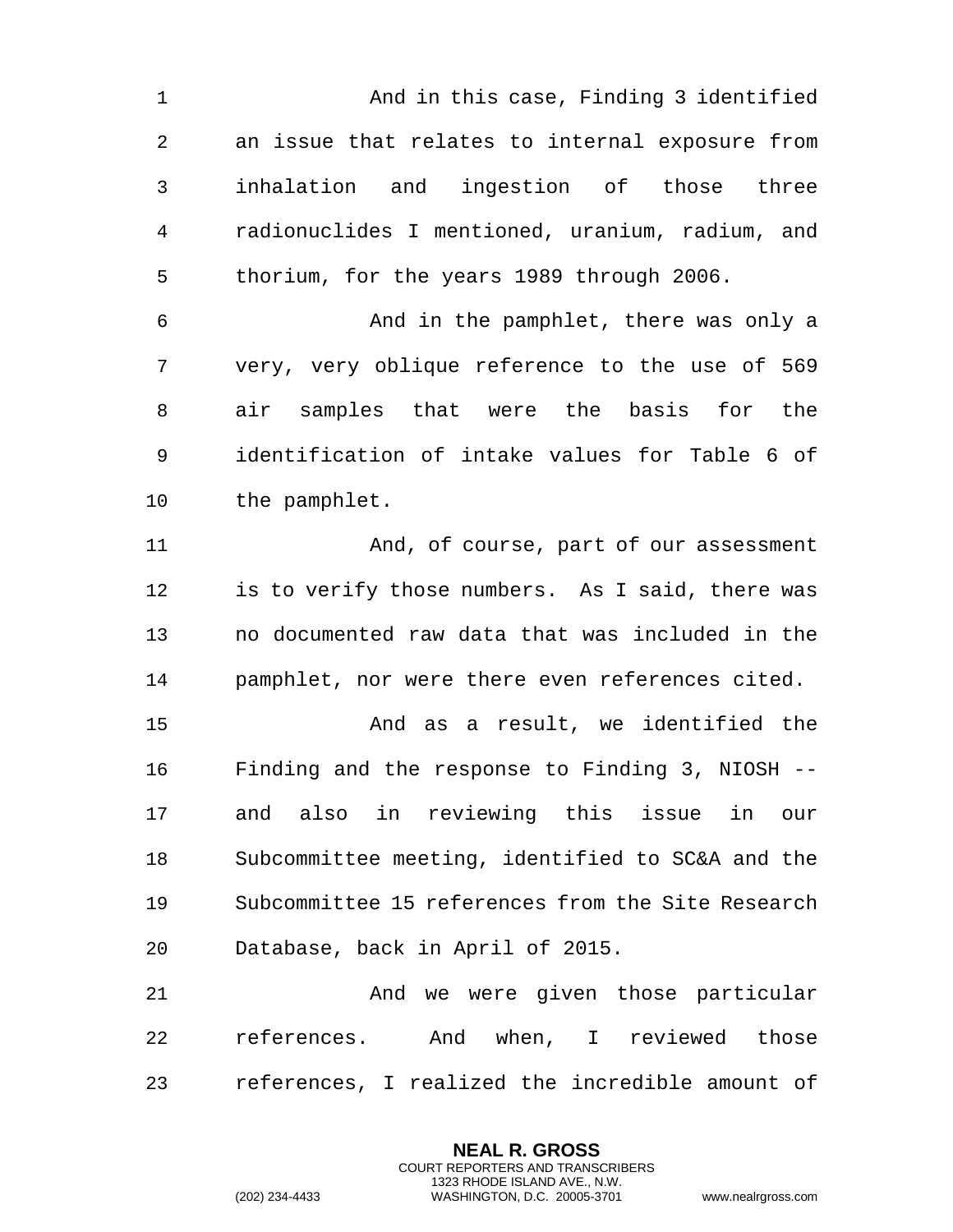information that was contained in extracting those 569 data points.

 And I contacted Ted Katz on this issue and said, we're not in a position to support a complete review of thousands of pages that were part of those 15 SRDB references. And he agreed to the fact that we would simply request NIOSH to provide us with the statistical data that they used in analyzing those data as part of our verification.

 And at that point, we received the reference and, actually, I looked at some of the data and I checked just for some of the things and also then, I looked at the data that were provided to us in summary fashion from NIOSH back in February 21 of this past year, 2017.

 And what I want to do is quickly just go through this. I can jump ahead and tell you that when we looked at it, we actually verified these numbers. But let's go through some of the numbers. And is John Stiver in a position to provide me with Page 2 of the report, the draft report I submitted? John?

> **NEAL R. GROSS** COURT REPORTERS AND TRANSCRIBERS 1323 RHODE ISLAND AVE., N.W.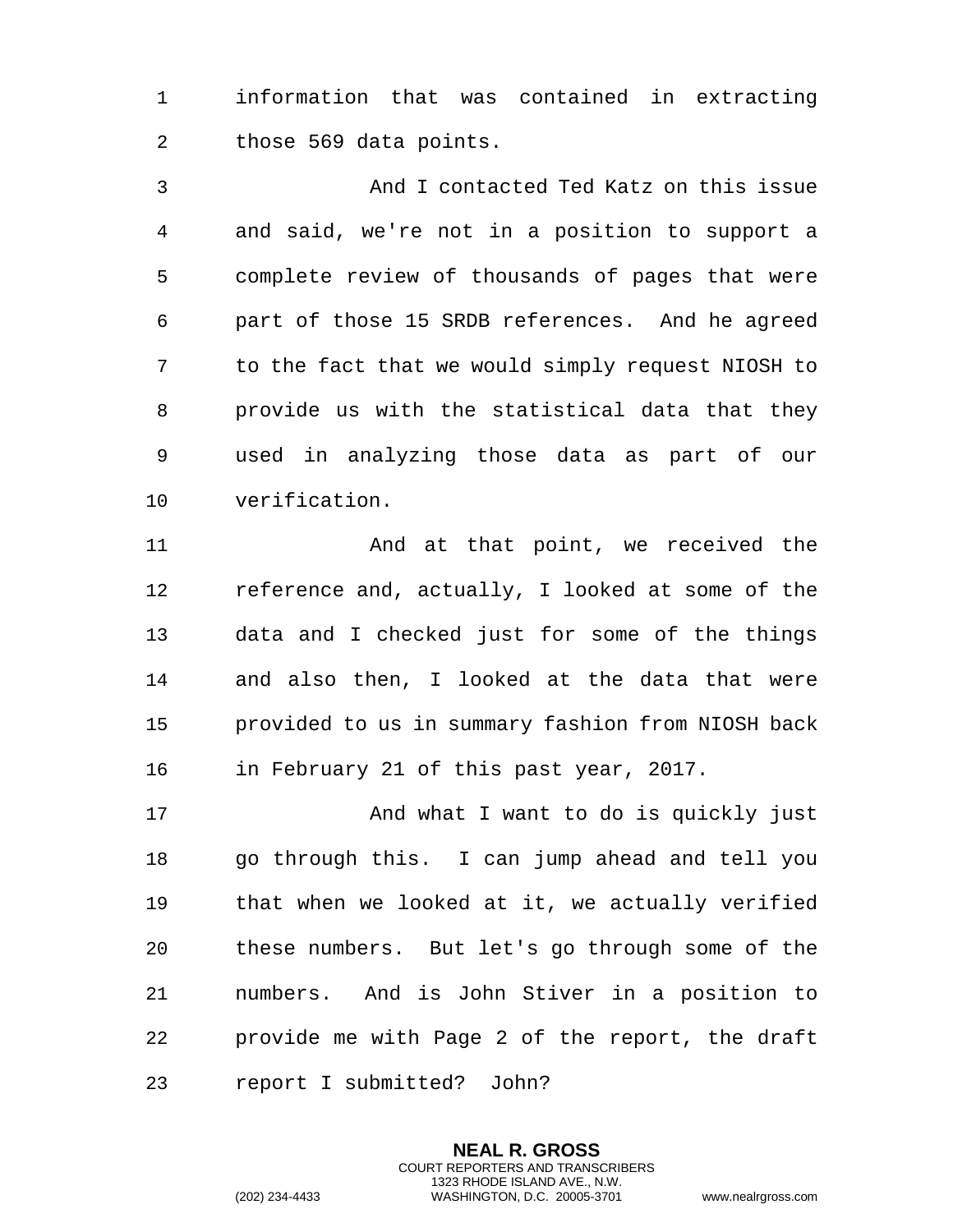MR. STIVER: Yes, I can get it. Just hang on a second and let me pull it up. DR. BEHLING: There were like four pages that I want to briefly make reference to in discussing our review and our conclusions. I think the first page is Page 2 of that draft report. MR. STIVER: And for some reason, every time I try to do one of these during a meeting - DR. BEHLING: If it's difficult, I think if some -- if all the people have had access to the report and maybe even have it available in their person, I can just reference the page number and briefly explain what that review consisted of. MR. STIVER: Yes, that actually might be easier to do that. DR. BEHLING: Okay. For those who have the report in hard-copy form in front of you, I'm on Page 2. And what it really amounts to is that we received statistical data that involved two particular figures.

> **NEAL R. GROSS** COURT REPORTERS AND TRANSCRIBERS 1323 RHODE ISLAND AVE., N.W.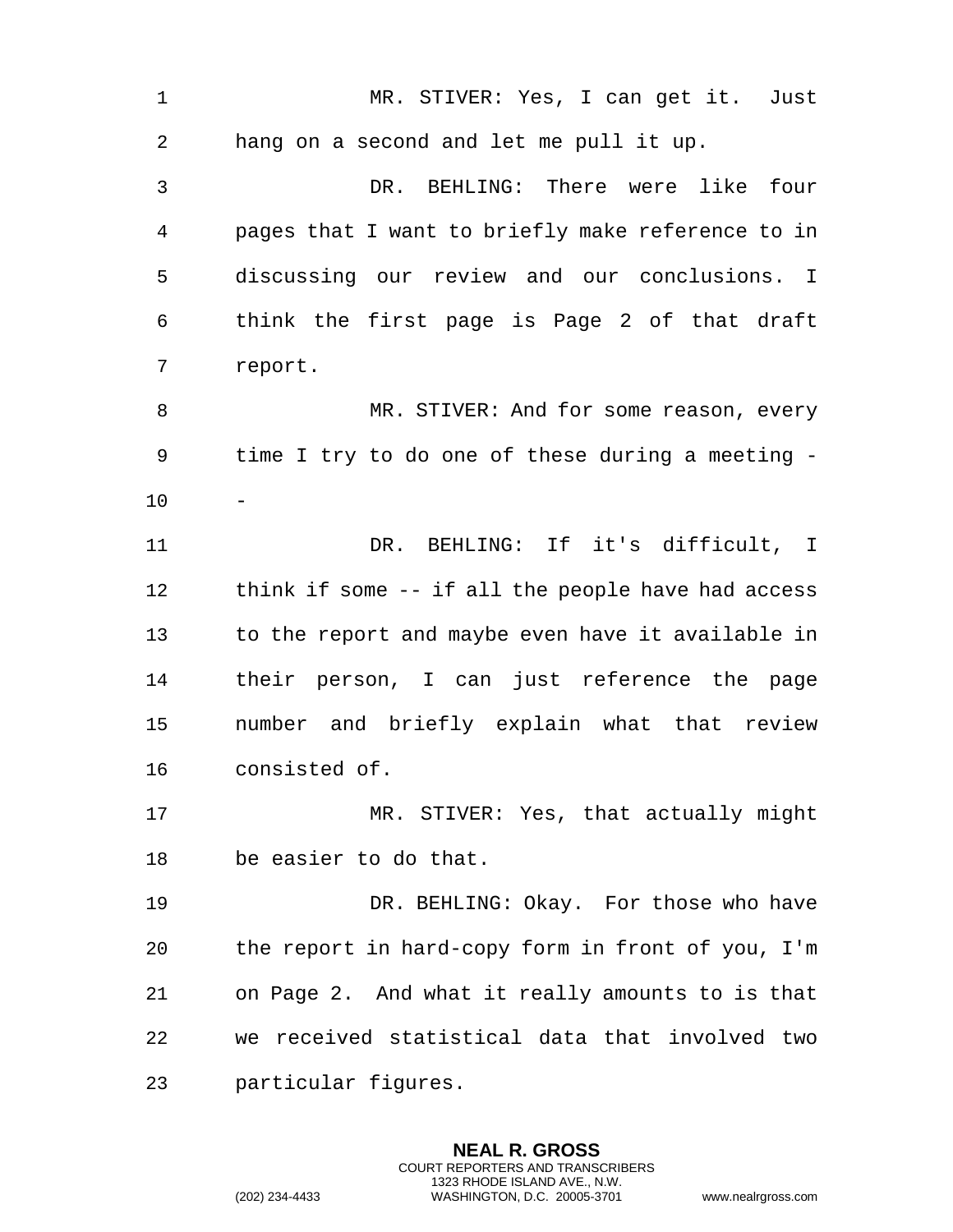Figure 1 is the distribution of the air sampling data. And initially, it was identified there would be 569 air samples. But as it turns out, only, of the 569 air samples, only 519 samples showed air concentrations with a positive value.

 And in the figure that was supplied to us, it was the collective of all 519 air samples that were identified and there was a graph that identified the normal distribution of those 519 values.

12 And the first -- for those who have access to the actual Figure 1 on Page 5, two numbers were identified in the distribution. If you look at the XY plot there, the first number was the Y value of 1.97 E to the minus 13 microcuries per ml, which is the 50th percentile value of that distribution.

 And the second one is the value of X of 1.64, which is the value at the 95th percentile value, and that yielded a value of 2.66 E to the minus 12 microcuries per ml. So, we have two values, the 50th and the 95th percentile value.

> **NEAL R. GROSS** COURT REPORTERS AND TRANSCRIBERS 1323 RHODE ISLAND AVE., N.W.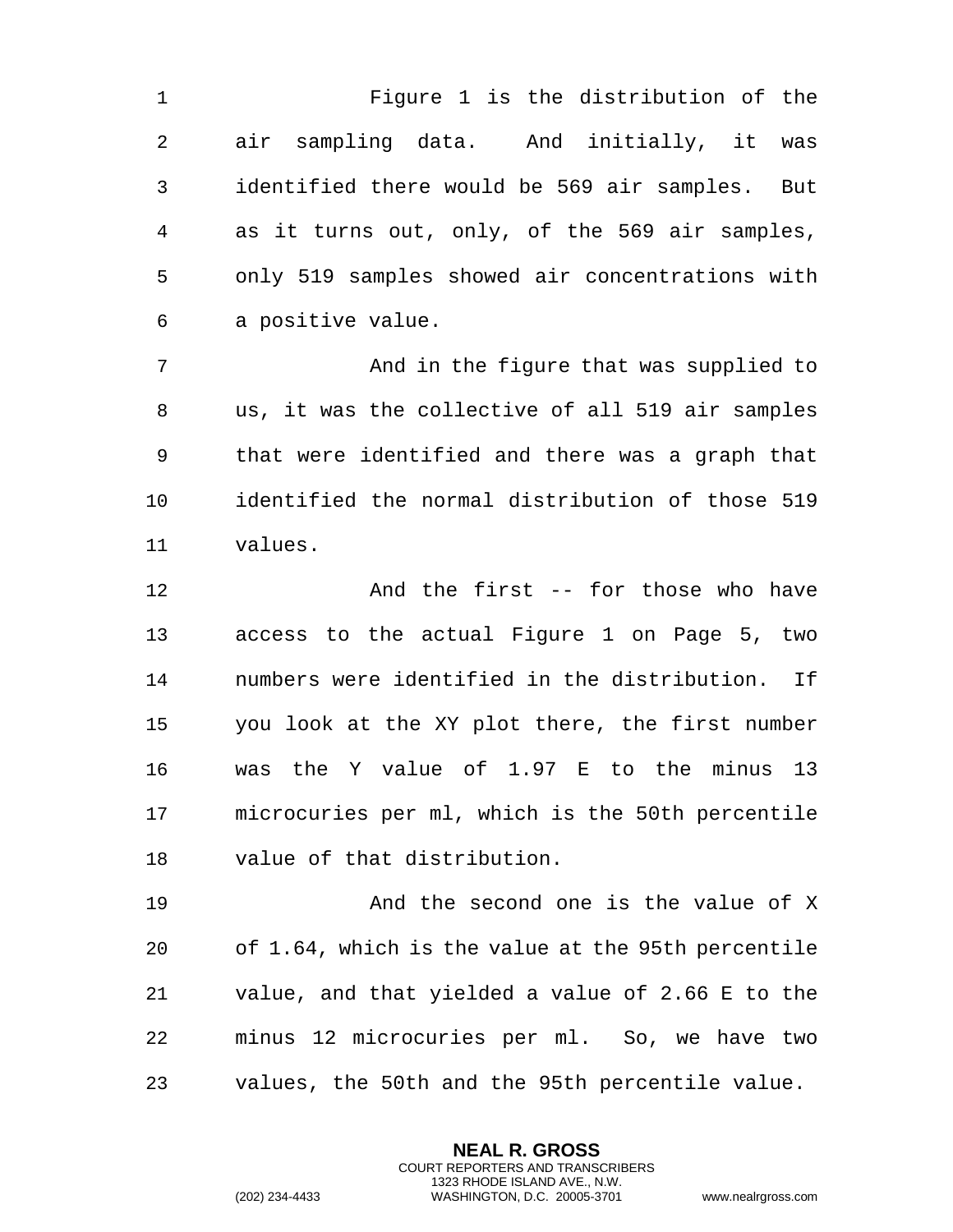And from that value, we can also assess how these numbers correlate to the actual numbers that we were questions that were identified in Table 1 of the report, which identifies the inhalation and ingestion value for each of the radionuclides, the uranium, radium, and thorium, at the bottom of the page, for four different categories of workers.

 Also, in addition to the Figure 1, I just want to briefly mention was another set of data that were assessed in Figure 2 of the report, which identified the actual or latent attempt to segregate the 519 data points into data value or distribution for each new year.

 And as it turns out, and I'll just briefly mention it, that because of gaps in the information, there was only one data point in the year 1989 and there were no data points, no air sampling measurements available for 1991 through 1993.

 As a result, it was concluded, NIOSH concluded that, rather than try to segregate the air sampling data by year over that period, 1989

> **NEAL R. GROSS** COURT REPORTERS AND TRANSCRIBERS 1323 RHODE ISLAND AVE., N.W.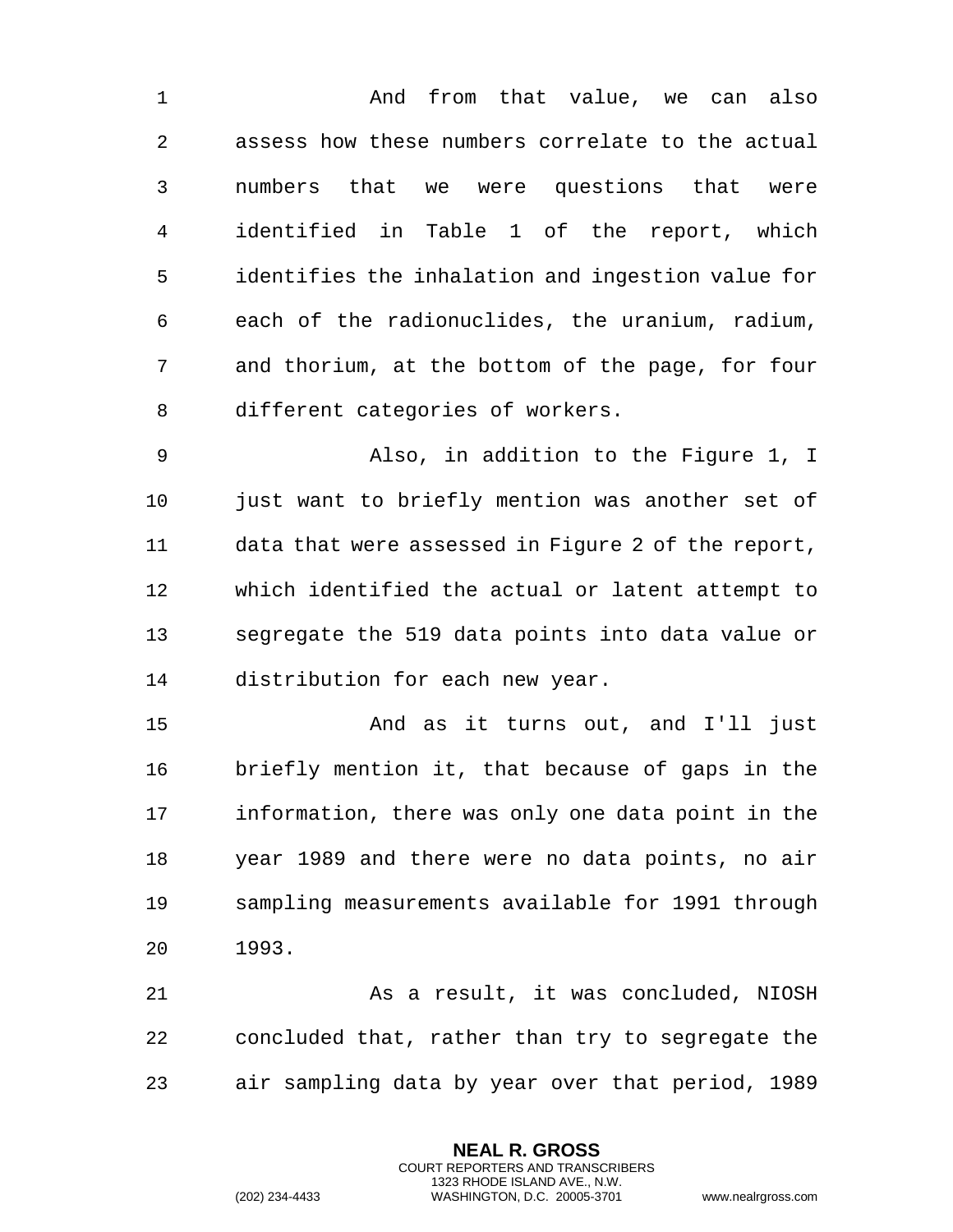through 2006, they would simply assess the entire population of air samples that were represented by 519 samples into single distribution. And that's really Figure 1, so we can

 dispense with Figure 2. And, therefore, use the 95th percentile, that distribution, applied to all years, all the way from 1989, all the way to 2006.

 And the part of the verification issue, then, was really looking at the first figure, looking at the 95th percentile value for the actual microcuries per ml for the 95th percentile distribution.

**And I will have to tell you, in going**  through and preparing for this meeting, I happened to look at my own report and realized that there is an error on Page 3 of the report, where I have the value of 0.87 E to the minus 4 microcuries per year, it should have actually been 5.87.

 There's a five that was substituted with a zero in the report, and I didn't catch it when we sent it in. But I will send up or submit

> **NEAL R. GROSS** COURT REPORTERS AND TRANSCRIBERS 1323 RHODE ISLAND AVE., N.W.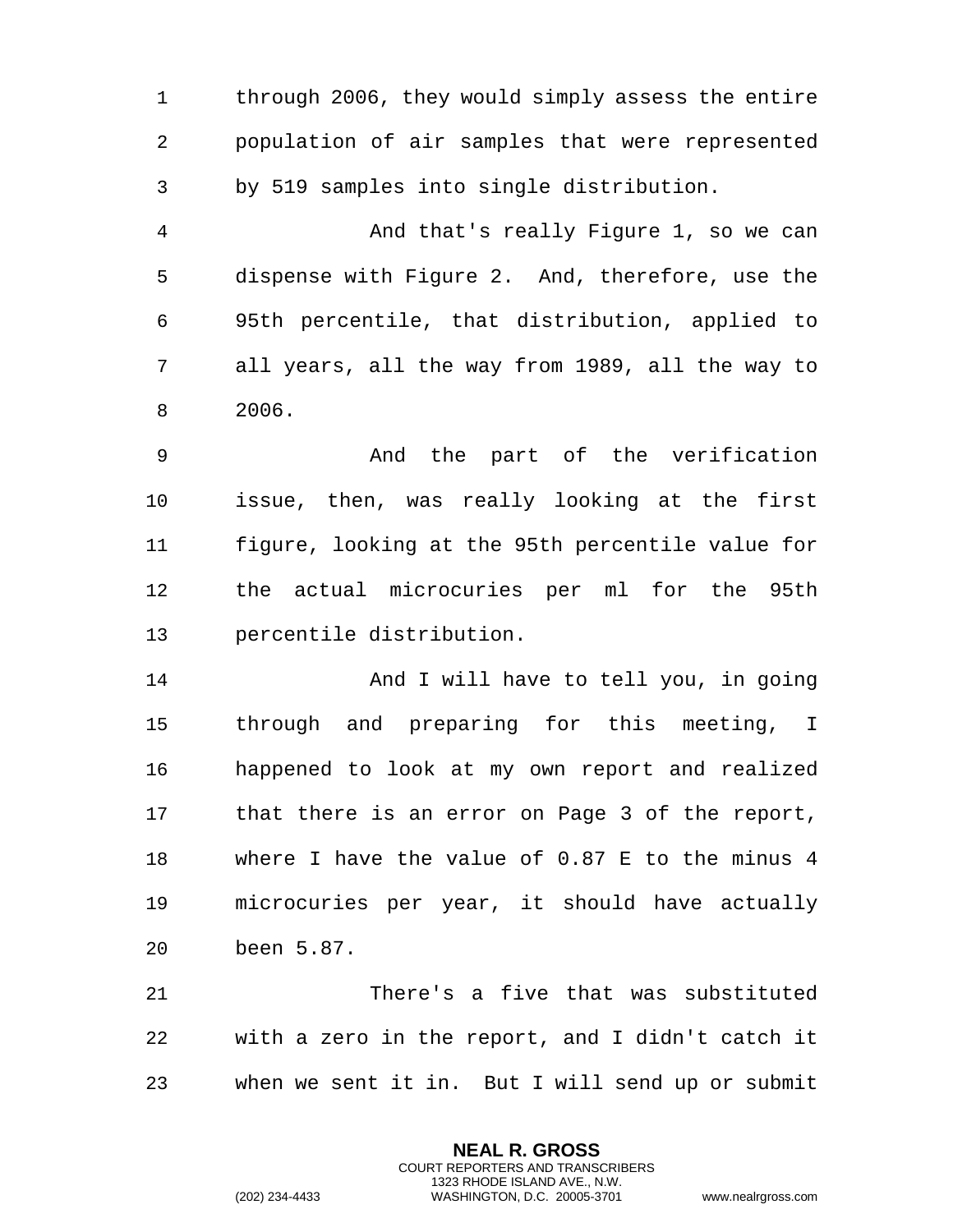an errata sheet to correct that.

 But in doing this value then, we looked at the 95th percentile value that was taken from Figure 1 and then applied for the uranium inhalation, as well as the radium and thorium inhalation, as prescribed by the pamphlet. And the annual inhalation is obviously based on the standard 1.2 cubic meters per hour and the 2,000 hours per year.

 And when you take the 2.66 E to the minus 12 microcuries per ml as a 95th percentile value and apply it to the values that I just mentioned, the breathing rate and the hours in the year, and also the contribution, it was concluded that uranium contributes 50.2 percent of the alpha emission, and radium-226 and thorium-230 each contribute 24.9 percent, to make 100 percent in terms of what the air samples actually were disclosing.

 And in my write-up on Page 3, I verified the fact that the numbers that were cited in Table 1 on Page 4 of my report, those were identified on behalf of operators, because

> **NEAL R. GROSS** COURT REPORTERS AND TRANSCRIBERS 1323 RHODE ISLAND AVE., N.W.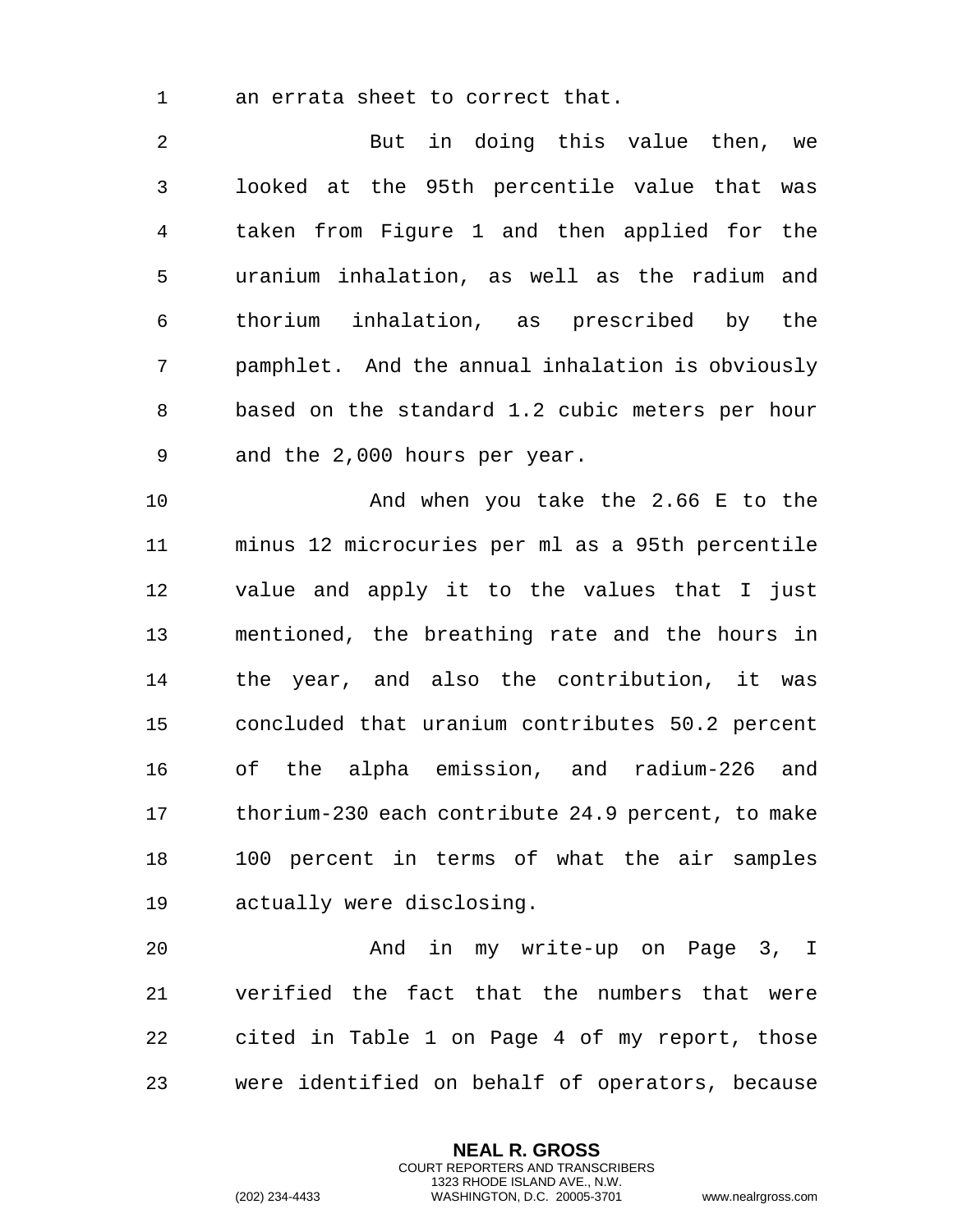those are the highest category of workers. And all the other workers are actually not necessarily identified by calculation, but it's strictly a scaling factor.

 So, when I evaluated the actual numbers that I derived independently using the table and the data that was supplied to me from NIOSH, I verified each of the numbers in Table 1 that identifies the operators, their internal exposure on an annual basis, based on the 95th percentile, and they absolutely concur with the numbers that were cited in the pamphlet.

 So, in the process, I was able to verify all the numbers and I spot checked a few other numbers, just to be sure that they were properly also scaled to the operator, and they all came to the exact number that are cited in the number.

 So, in summary, our assessment of the air data that was provided to us in summary fashion in Figures 1 and 2, I was able to verify that the 95th percentile was in fact used and was calculated or converted to the exact numbers that

> **NEAL R. GROSS** COURT REPORTERS AND TRANSCRIBERS 1323 RHODE ISLAND AVE., N.W.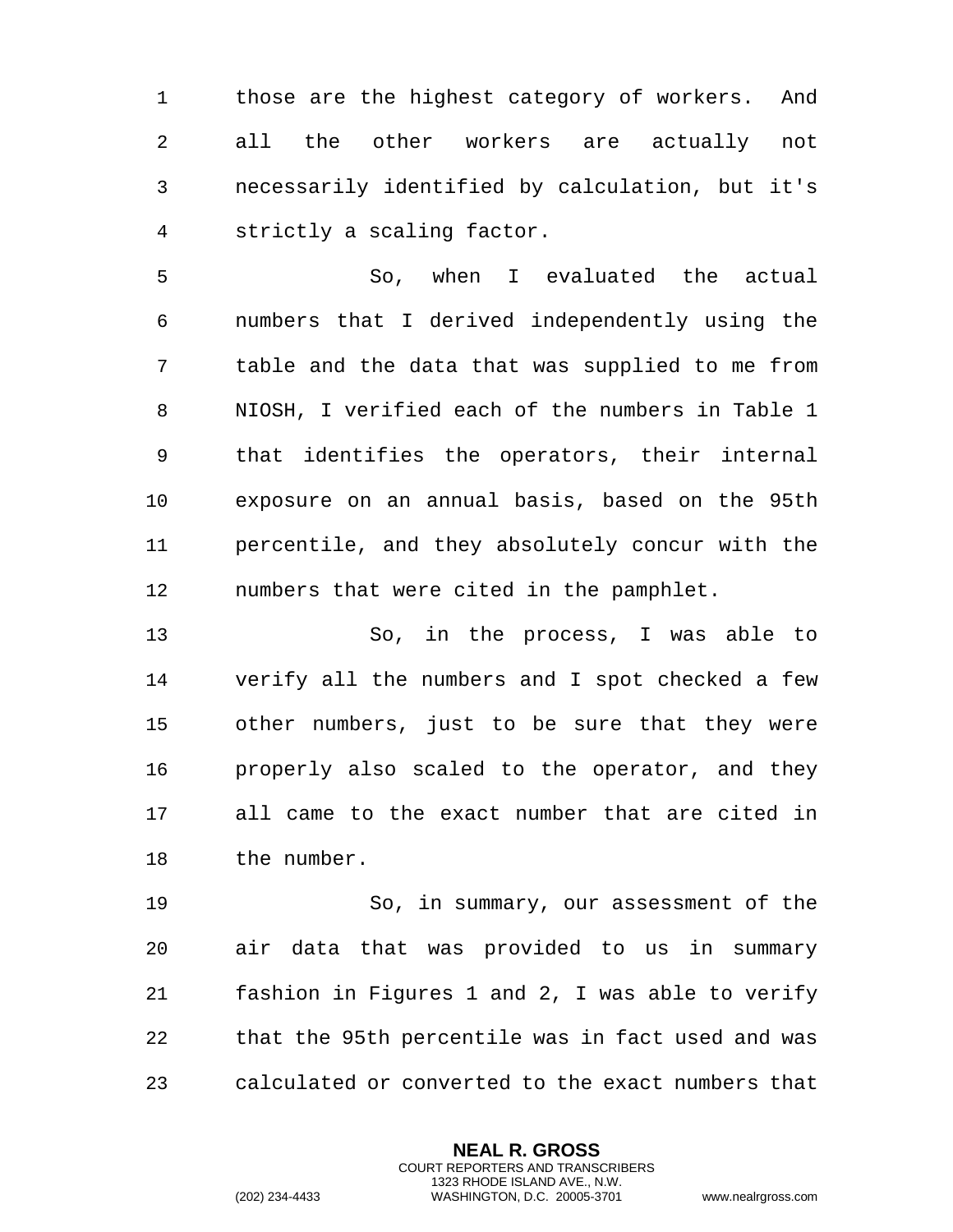appear in Table 1, in terms of annual exposures to the operators, as well as all the other three categories of workers, that include general labor, supervisors, and administrative personnel.

 And as a result, our conclusion was that we verified the numbers as we were asked to do and we support the notion of closing out Finding 3.

 CHAIR FIELD: That's excellent. And, so, Ted, as far as you're concerned, is there anything else we need to do on this?

 MR. KATZ: No. There's nothing else we need to do on this, no.

CHAIR FIELD: Good.

 DR. BEHLING: And, Ted, do you -- I only realize the mistake in preparation for this meeting. And this mistake, this error I identified, where a zero was substituted for a five, occurred -- I even checked my own original draft that I submitted for internal review and finalization with the personnel that looks for private -- compliance and all that stuff, it must

> **NEAL R. GROSS** COURT REPORTERS AND TRANSCRIBERS 1323 RHODE ISLAND AVE., N.W.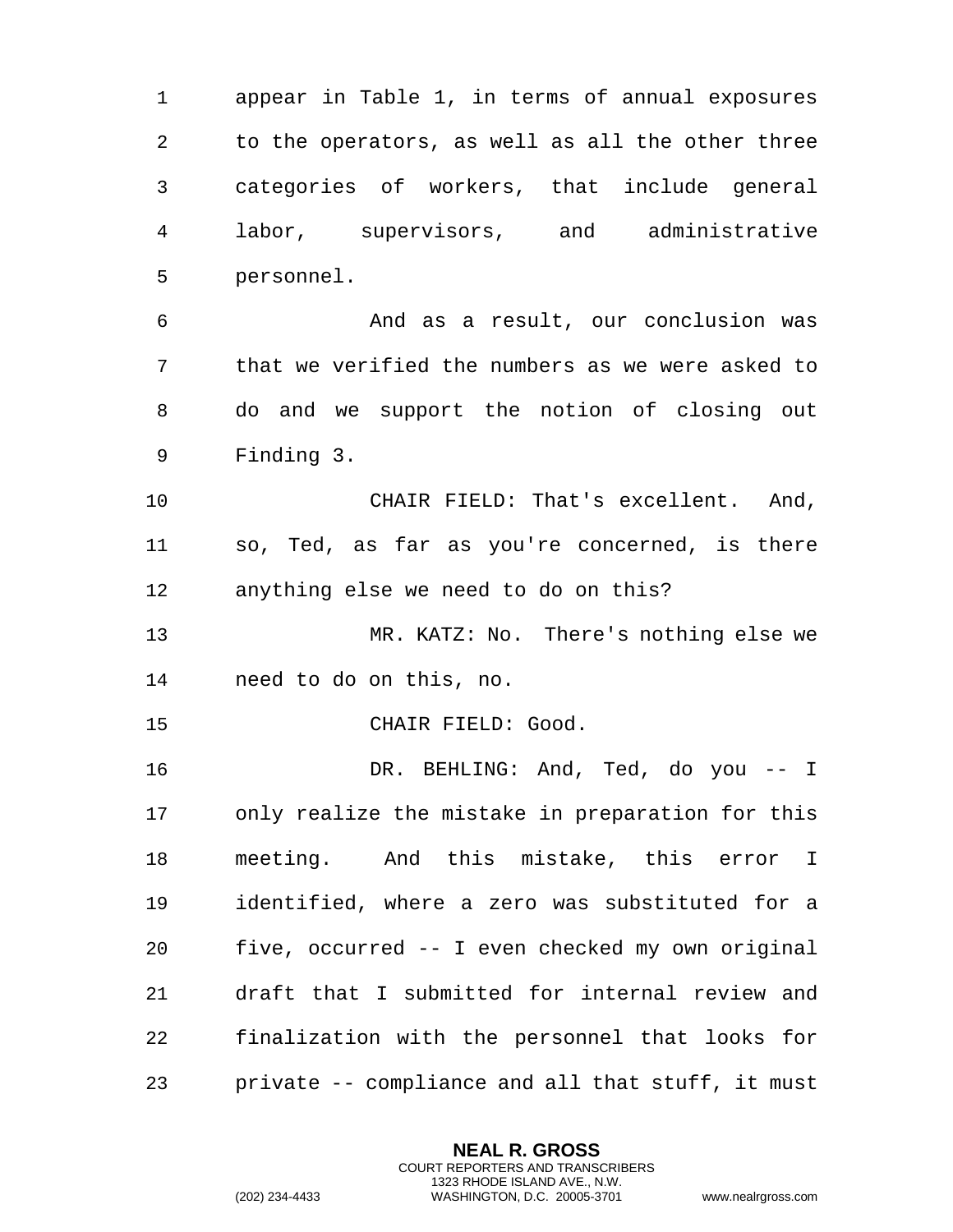have happened during that transition and I never went back. Do you want me to resubmit that draft that I submitted earlier, that you probably have, which has that error in it? MR. KATZ: Yes, so the record -- DR. BEHLING: So that it's part of the public record? MR. KATZ: Yes, no, absolutely, Hans. For the record, if you could do that, that would be great -- 12 DR. BEHLING: Okay. MR. KATZ: -- just submit a corrected version with a note just on the front-end about what was corrected. 16 DR. BEHLING: Yes. MR. KATZ: And that would be perfect for that. And the other thing I'll just ask is if either SC&A or Tom, whichever, if this is -- I assume this PER is in the BRS, the Board Review System, and it just -- that needs to be updated to show, then, assuming the Work Group's in concurrence, it sounds like they are, that the

> **NEAL R. GROSS** COURT REPORTERS AND TRANSCRIBERS 1323 RHODE ISLAND AVE., N.W.

```
(202) 234-4433 WASHINGTON, D.C. 20005-3701 www.nealrgross.com
```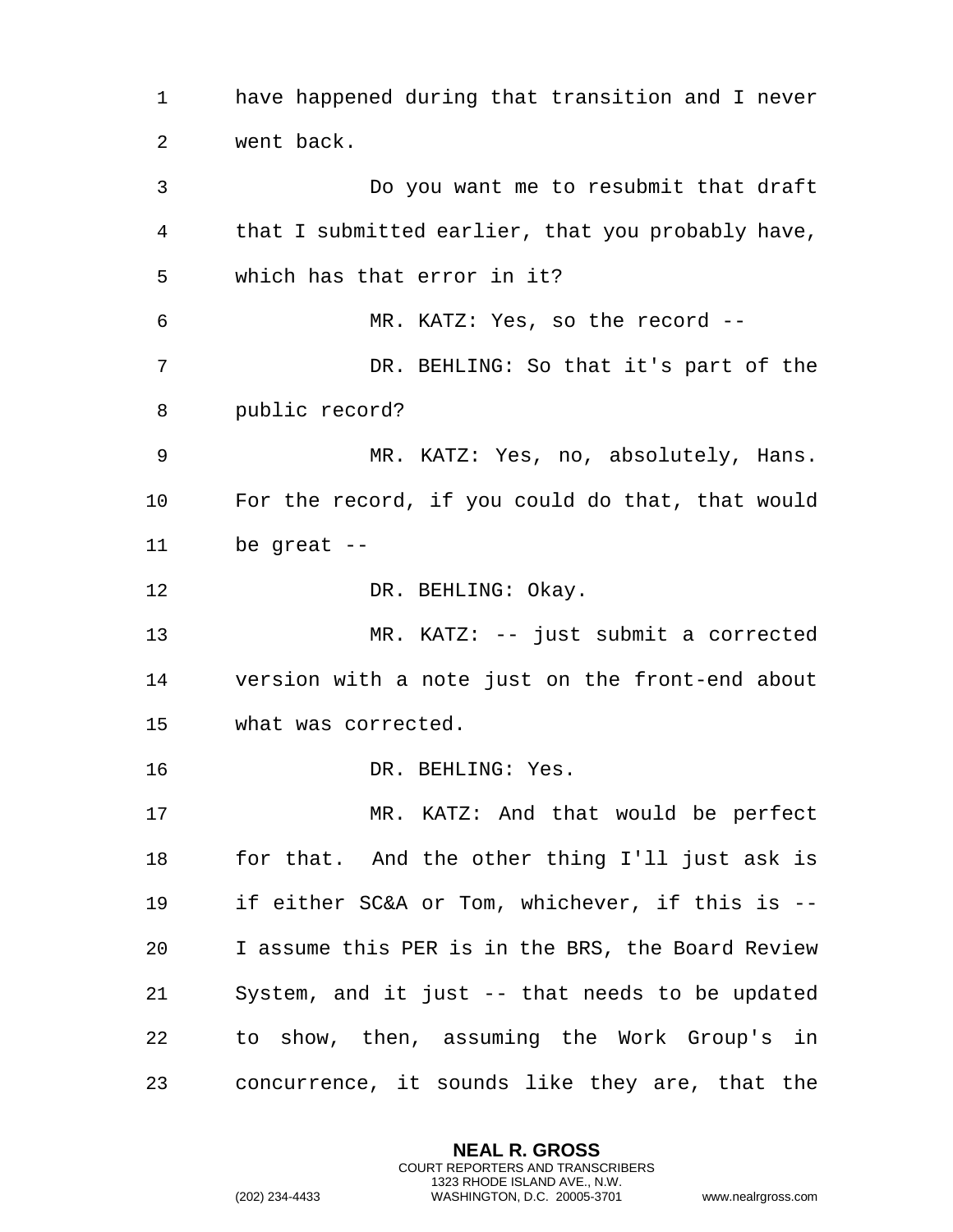PER review is concluded. And we'll -- DR. NETON: Ted, this is Jim. I checked, it is in the BRS, so it can be updated. MR. KATZ: Okay, very good. And then, I'll send a brief note to Wanda, even though it belongs to this Work Group, I'll send a note to Wanda to let her know that this is closed out. To the Procedures Subcommittee. CHAIR FIELD: Great. Thank you. MR. STIVER: Ted, this is John. I've got a quick question for you. I was just looking  $12 - -$  MR. KATZ: Yes? MR. STIVER: -- at the agenda for the meeting and there's no slot there for this presentation. I was wondering about how long you expect it to me and where it will -- MR. KATZ: Well, you have an old draft, I think. Hold on -- MR. STIVER: Maybe I do, maybe that's it. MR. KATZ: Yes, no, that's fine. Because this ended up replacing something else

> **NEAL R. GROSS** COURT REPORTERS AND TRANSCRIBERS 1323 RHODE ISLAND AVE., N.W.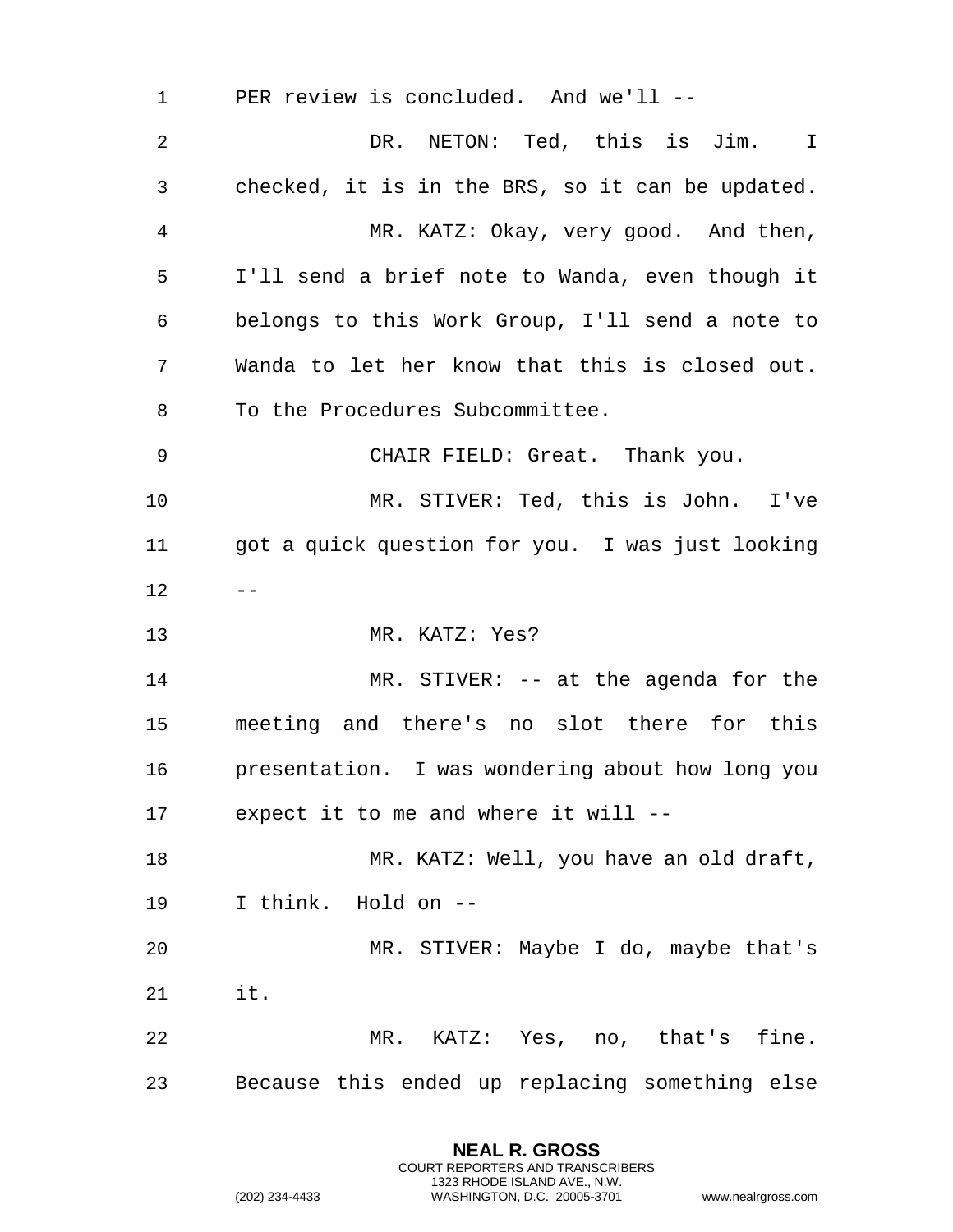1 that we couldn't --- the Work Group meeting that 2 we're not ready for. So, it's happening on 3 Thursday and we have, actually we have an hour 4 and 15 minutes for it. 5 MR. STIVER: Okay. 6 MR. KATZ: So, that's -- and by the 7 way, John, while we're talking, this is off-8 topic, but I'm stretching out the time for 9 Fernald a little bit, so you're not quite so 10 constrained. 11 MR. STIVER: Okay, that's good. 12 MR. KATZ: Okay. All right. So, that 13 takes care of that, I think. Bill, is there -- 14 CHAIR FIELD: No, I think that takes 15 care of everything for today. 16 MR. KATZ: Super. 17 CHAIR FIELD: Thanks, everyone, for all 18 you've done. Excellent reports. 19 **Adjourn**  20 MR. KATZ: Yes, thank you, everybody. 21 And thanks for a very efficient meeting. 22 (Whereupon, the above-entitled matter 23 went of the record at 1:39 p.m.)

> <span id="page-32-0"></span>**NEAL R. GROSS** COURT REPORTERS AND TRANSCRIBERS 1323 RHODE ISLAND AVE., N.W.